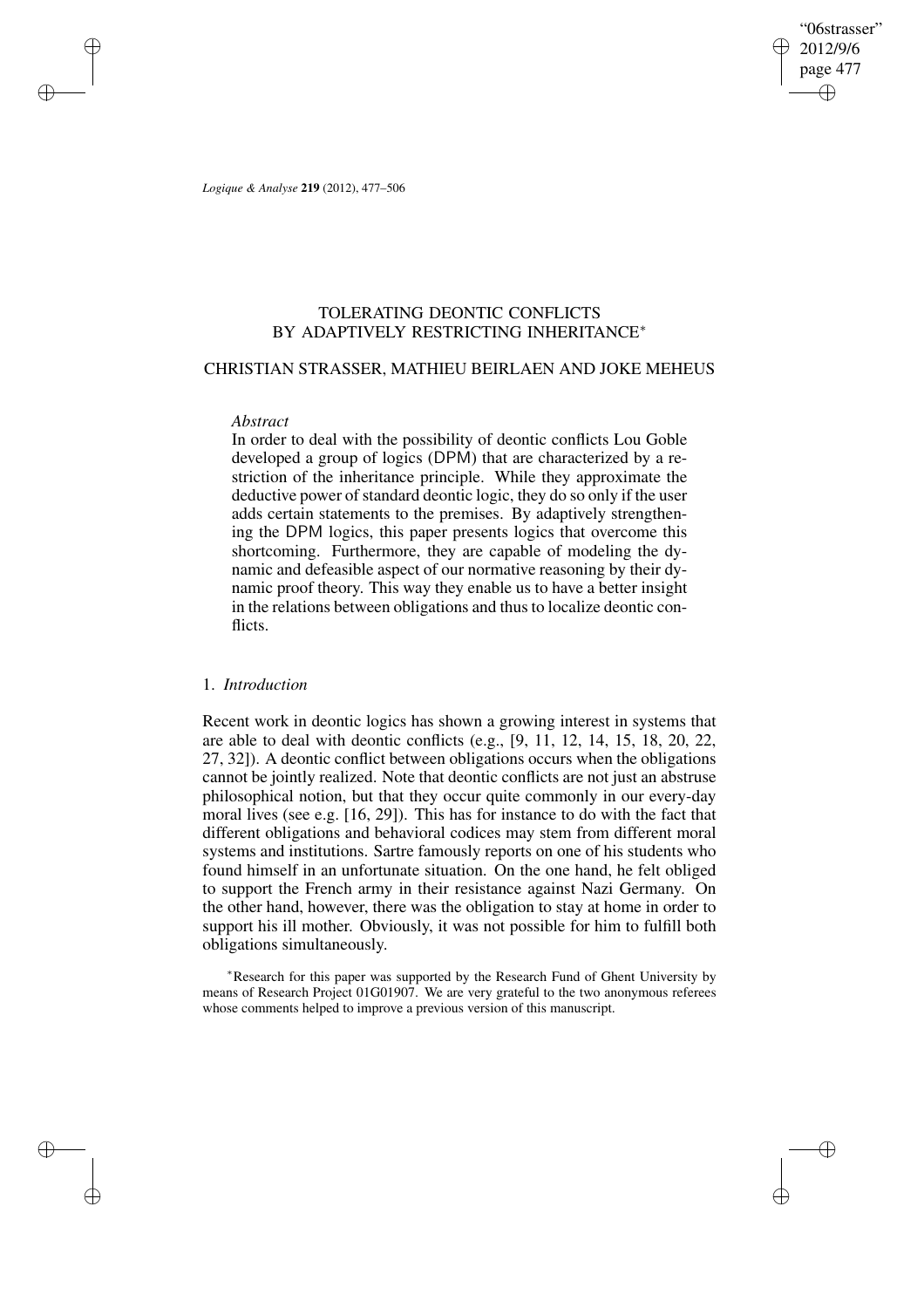✐

✐

✐

✐

In deontic logics a modal operator O is used where OA expresses the obligation to bring about A. In order to accommodate deontic conflicts systems that tolerate them need to be developed, i.e., systems that do not lead to triviality when applied to conflicting obligations. Formally, conflict-tolerant deontic logics do not validate the following principle of deontic explosion:

$$
\vdash (OA \land O \neg A) \supset OB
$$
 (DEX)

"06strasser" 2012/9/6 page 478

✐

✐

✐

✐

Note that standard deontic logic  $(SDL)^1$  is not conflict-tolerant. One reason is that it validates the principle (D),  $\vdash OA \supset \neg O \neg A$ . Thus,  $\neg(O \land \land O \neg A)$  is a theorem of SDL and all conflicts of the form  $OA \land O \neg A$  lead to explosion.

There are various proposals for conflict-tolerant deontic logics. First, one could restrict or reject the *ex contradictione quodlibet* principle  $((A \land \neg A) \vdash$ B, for any B), i.e., go paraconsistent (see e.g. [9, 11, 22]). Another approach is to restrict the aggregation principle (if OA and OB, then  $O(A \wedge B)$ ) or to abandon it (see [12, 13, 20, 27]).

Yet another approach is given by Goble's logics DPM (see [14, 15]). They prevent deontic explosion by restricting the inheritance principle

If 
$$
\vdash A \supset B
$$
, then  $\vdash OA \supset OB$  (RM)

Note that any system that validates full aggregation, full inheritance as well as *ex contradictione quodlibet* leads to explosion when applied to conflicts of the form OA  $\land$  O¬A. By aggregation O( $A \land \neg A$ ) is derivable from OA ∧ O¬A and, in view of *ex contradictione quodlibet*, OB follows from  $O(A \wedge \neg A)$  by (RM).

We will argue in this paper that, although Goble's DPM logics are conflicttolerant with respect to conflicting obligations, they are suboptimal in other respects. In order to overcome this, we will present adaptive strenghtenings of the DPM logics. The idea behind adaptive logics (see [3, 4]) is to interpret a given premise set "as normally as possible". In our case obligations are interpreted as non-conflicting as possible. It will be demonstrated that the adaptive systems are significantly stronger than the DPM logics and approximate SDL. For instance, for premise sets that are conflict-free, the adaptive versions of the DPM systems lead to exactly the same consequence set as SDL.

Let us outline the structure of this paper. In Section 2, we introduce Goble's DPM systems and explain their semantics in Section 3. We show that the DPM systems have some shortcomings in Section 4. Motivated by

<sup>1</sup> SDL is obtained by adding the principle (D),  $\vdash$  OA  $\supset \neg O\neg A$  to the normal modal logic K. There are various alternative axiomatizations of SDL, cfr. footnote 5.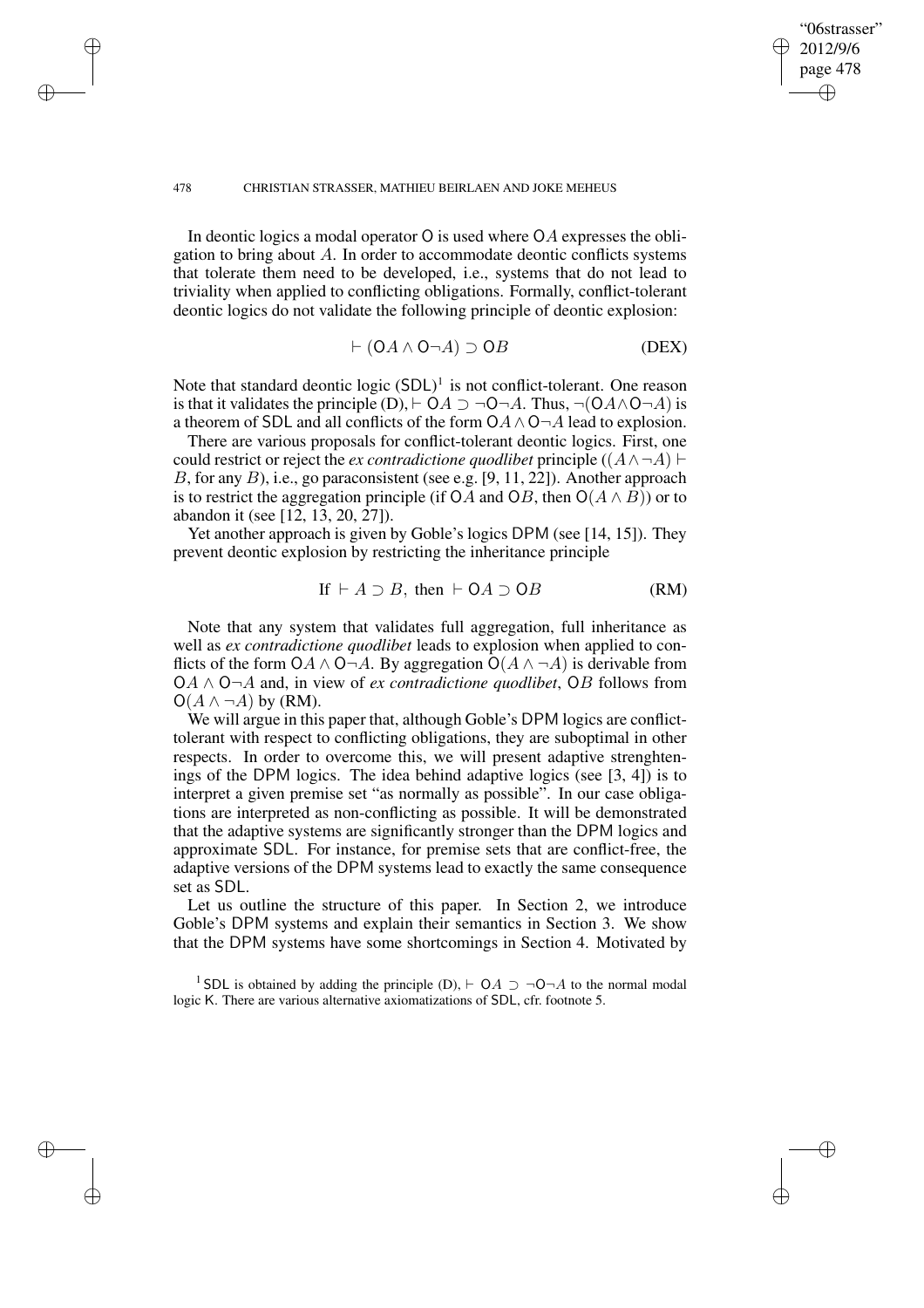the limitations of the DPM systems, we introduce the reader into adaptive logics in Section 5. In Sections 6 and 7 we present the adaptive strengthenings ADPM.1 and ADPM.2'. We list some meta-theoretical properties of the adaptive logics in Section 8. In Section 9 we discuss some shortcomings of our logics and relate them to other systems. Finally, in Section 10 we offer a conclusion. The appendix features the proofs of our results.

### 2. *Dealing With Deontic Conflicts by Restricting Inheritance*

In the remainder we work with a propositional language enriched by a monadic obligation operator O. Where  $S$  is the set of sentential letters, our set of well-formed formulas W is given by the  $\langle \neg, \wedge, \vee, \supset, \mathsf{O} \rangle$ -closure of S,  $\perp$  and  $\perp$  with the usual rules for brackets. We define  $A \equiv B$  by  $(A \supset$  $B) \wedge (B \supseteq A)$  and the permission operator PA by  $\neg$ O $\neg$ A.

The idea behind Goble's DPM systems is to restrict the inheritance principle via permission statements. The full inheritance principle (RM) is replaced by the following 'rule of permitted inheritance'

If 
$$
\vdash A \supset B
$$
, then  $\vdash \mathsf{PA} \supset (\mathsf{OA} \supset \mathsf{OB})$  (RPM)

What the rule (RPM) comes to is this: if A is obligatory and A entails B, then B is also obligatory *provided that* it is explicitly stated that A is permitted, or what comes to the same, that the obligation to bring about  $A$  is unconflicted.<sup>2</sup> Thus, OB follows neither from  $\Gamma_1 = \{O(A \wedge B), O\neg(A \wedge B)\}\)$  nor from  $\Gamma_2 = \{O(A \wedge B)\}\$ , but it does follow from  $\Gamma_3 = \{O(A \wedge B), P(A \wedge B)\}\$ .

Classical propositional logic enriched with the rules (RPM), and

If 
$$
\vdash A \equiv B
$$
, then  $\vdash OA \equiv OB$  (RE)

and the axioms

✐

✐

✐

✐

$$
\vdash \mathsf{O}\top\tag{N}
$$

$$
\vdash (OA \land OB) \supset O(A \land B) \tag{AND}
$$

defines the system DPM.1. More precisely, DPM.1 is the least set of formulas containing all classical tautologies of formulas of  $W$ , plus all instances of (N) and (AND), that is closed under Modus Ponens, (RE), and (RPM) with '<sup>-</sup>' indicating membership in DPM.1. We define in a canonical way,  $\vdash_{\text{DPM.1}}$ 

<sup>2</sup>In view of the definition of PA, OA  $\land$  PA expresses that the obligation OA is unconflicted.

"06strasser" 2012/9/6 page 479 ✐ ✐

✐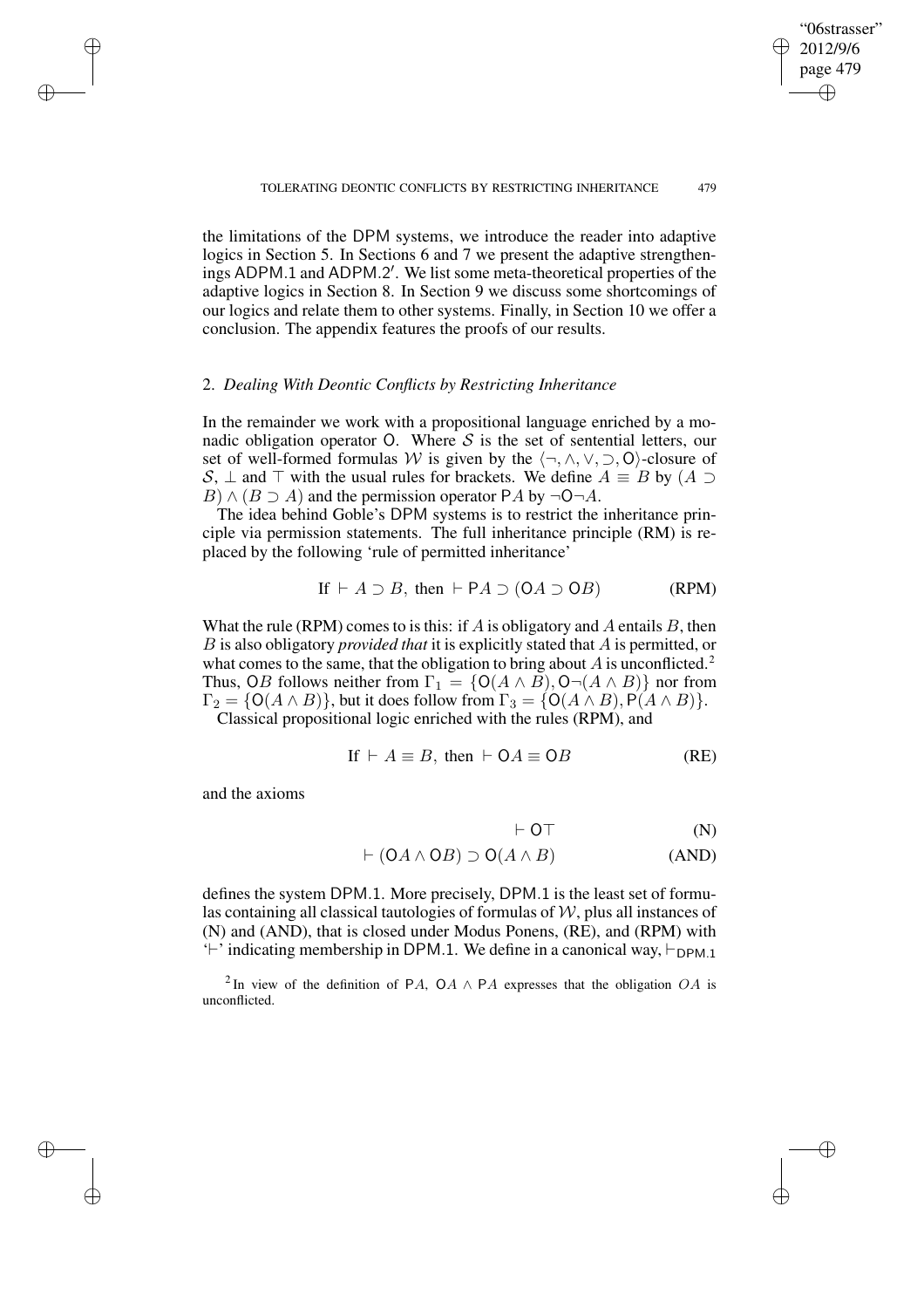"06strasser" 2012/9/6 page 480 ✐ ✐

✐

✐

### 480 CHRISTIAN STRASSER, MATHIEU BEIRLAEN AND JOKE MEHEUS

✐

✐

✐

✐

A iff A is a member of DPM.1. Furthermore, where  $\Gamma \subseteq W$ ,  $\Gamma \vdash_{\text{DPM.1}} A$ iff for some  $B_1, \ldots, B_n \in \Gamma$  we have  $\vdash_{\mathsf{DPM.1}} (B_1 \land \cdots \land B_n) \supset A^3$ .

Besides DPM.1 Goble presented another system, DPM.2, that also employs the restricted inheritance principle (RPM), but that moreover restricts aggregation. We have motivated the restriction of the inheritance principle and of the aggregation principle as a way to gain conflict-tolerant deontic logics. As will be stated in Theorem 1, DPM.1 does not validate (DEX). Hence, since DPM.1 is already a conflict-tolerant deontic logic, the question arises concerning the use of this further restriction. Let us give some reasons. First, it is not clear that aggregation should hold unrestrictedly. For instance, should aggregation be applied to conflicting obligations? Example: do we want to derive  $O(A \wedge B)$  from {OA, O¬A, OB}? Analogously, should aggregation be applied in cases where it leads to (additional) deontic conflicts? For instance, should one allow that  $O(A \wedge B)$  is derivable from  ${OA, OB, O}\neg(A \wedge B)$ , thus creating an additional conflict? A negative answer to these questions motivates the restriction of aggregation. Secondly, principle (P),  $\neg$ O $\bot$ , has quite some intuitive appeal. Obviously it is impossible to bring about ⊥. The Kantian principle 'ought implies can' says that we are not obliged to bring about things that are impossible to realize. However, allowing for unrestricted aggregation in the presence of a conflict OA ∧ O¬A leads to O( $A \land \neg A$ ) and hence to O⊥. Thus, adding (P) as an axiom to DPM.1 leads to explosion when applied to deontic conflicts. This can be avoided by restricting aggregation.

Due to the fact that there are various conflict-tolerant deontic logics that *only* restrict (or abandon) aggregation, the reader may still wonder why in DPM.2 both principles are restricted. One reason is, as Goble pointed out in his [15], that many systems that restrict (but do not abandon) aggregation are not conflict-tolerant *enough*. In his critical analysis he elaborated various refined explosion principles. Besides the very strict notion of deontic explosion that underlies (DEX), namely situations in which all obligations are derivable, there are weaker notions. Take for instance the following explosion principle:<sup>4</sup>

If 
$$
\nvdash \neg B
$$
 then  $OA$ ,  $O\neg A \vdash OB$  (DEX-1)

 $3$  See also [28] where the authors define consequence relations for rank-1 modal logics in this way and prove strong completeness.

 $4$  We slightly adjusted the criteria (DEX-1)–(DEX-3) (the latter two will be introduced in a moment) offered by Goble since his criteria were formulated in terms of theoremhood while we focus on the consequences of premise sets.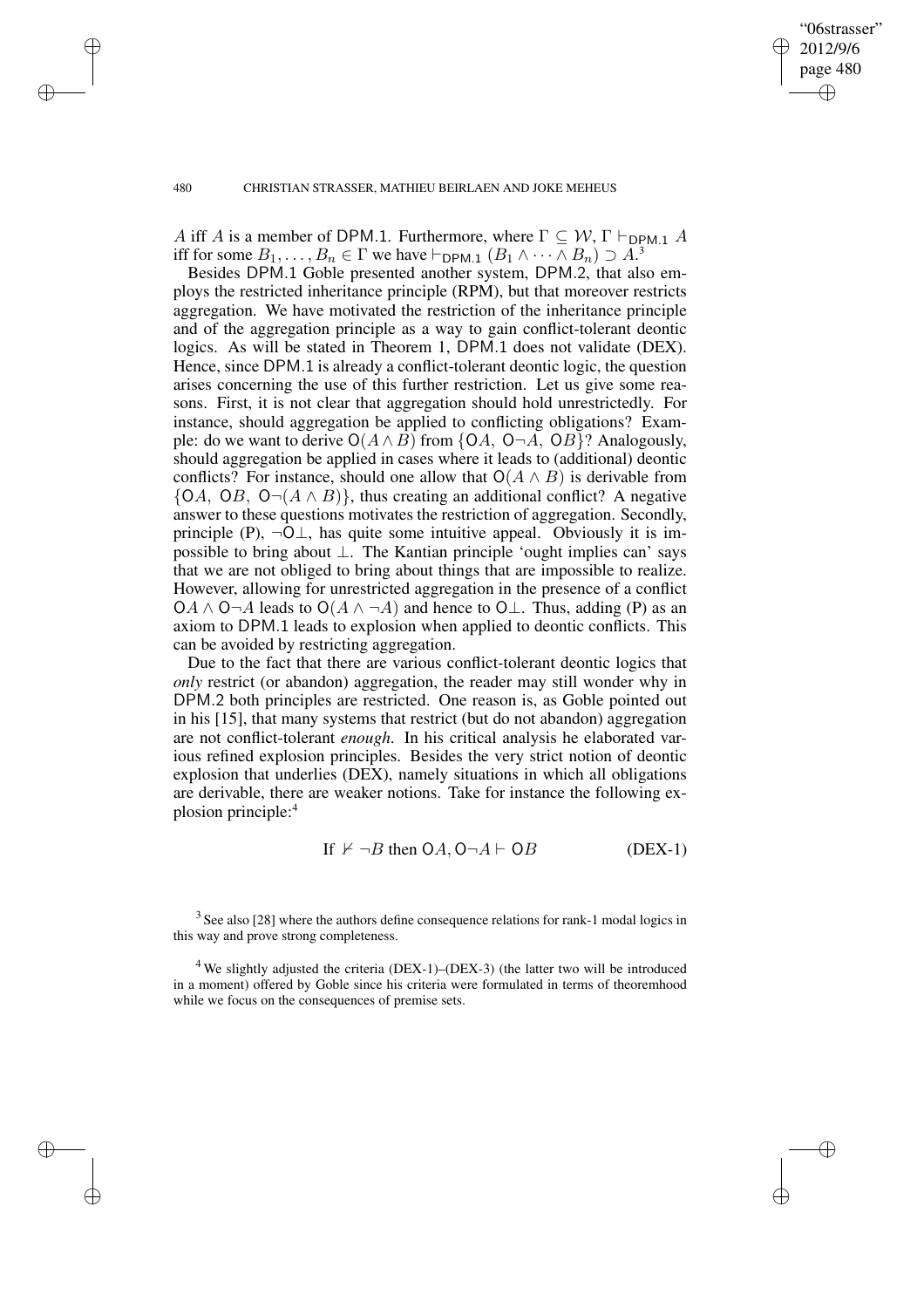Another notion of deontic explosion is given if, for every B,  $OB \vee O \neg B$ is derivable. Semantically speaking this corresponds to the case where all models are such that for every  $B$  there is either the obligation to bring about  $B$  or there is the obligation to bring about not- $B$ . Although weaker than (DEX) it is equally counter-intuitive that OB∨O¬B is derivable from  $\{OA \wedge$  $O\neg A$ . Hence, we expect from conflict-tolerant deontic logics that they do not validate the following explosion principle:

✐

✐

✐

✐

$$
OA, O \neg A \vdash OB \lor O \neg B \qquad (DEX-2)
$$

"06strasser" 2012/9/6 page 481

✐

✐

✐

✐

This may be weakened further. Facing a deontic conflict,  $OA \wedge O \neg A$  as well as an unconflicted obligation OC  $\land \neg O\neg C$ , it would be undesired that, for every B, the formula  $OB \vee O \neg B$  would be derivable. This is expressed as follows:

$$
OA, O \neg A, OC, \neg O \neg C \vdash OB \lor O \neg B \qquad (DEX-3)
$$

Validating (DEX-3) is counter-intuitive, since for some arbitrary  $B$  the conflict  $OA \wedge O \neg A$  together with the other, otherwise unrelated and unproblematic obligation  $O\overrightarrow{C}$  does not entail that we are either obliged to bring about B or to bring about  $\neg B: \mathsf{O}B \vee \mathsf{O} \neg B$ .

By restricting aggregation along with inheritance the various advantages can be combined. In this way we gain systems that follow the Kantian intuition 'ought implies can', that hence validate (P), and that are strongly conflict-tolerant such that they do not validate any of the explosion principles (DEX), (DEX-1)–(DEX-3).

In order to achieve such a conflict-tolerant logic, Goble uses the following permitted aggregation principle:

$$
\vdash (OA \land OB \land P(A \land B)) \supset O(A \land B) \tag{PAND}
$$

The idea is to apply aggregation to OA and OB, *provided that*  $A \wedge B$  is explicitly permitted. Goble's logic DPM.2 is defined by (RPM), (RE), (N), (P), and (PAND). The consequence relation  $\vdash_{\text{DPM.2}}$  is defined analogous to  $\vdash_{\textsf{DPM}.1}$ .

There is an alternative way of restricting aggregation that offers several advantages over (PAND), namely:

$$
\vdash (OA \land OB \land PA \land PB) \supset O(A \land B) \tag{PAND'}
$$

Here, the idea is to apply aggregation to OA and OB provided that *both* A and *B* are explicitly permitted.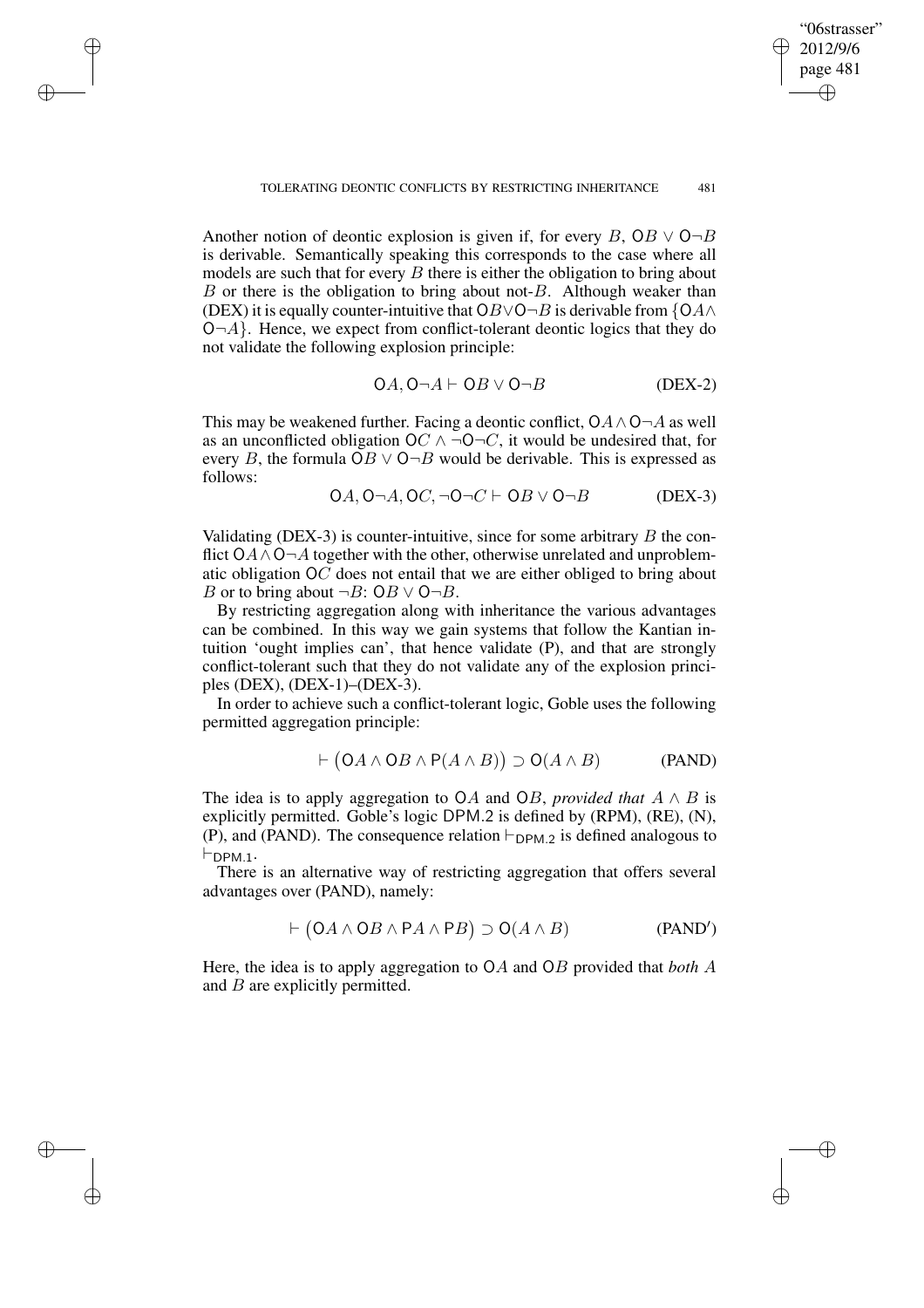✐

✐

✐

✐

The logic DPM.2' is defined by (RPM), (RE), (N), (P), and (PAND'). The consequence relation  $\vdash_{\text{DPM}.2'}$  is defined analogous to  $\vdash_{\text{DPM}.1}$ .

"06strasser" 2012/9/6 page 482

✐

✐

✐

✐

Henceforth we will use DPM as a generic term for DPM.1, DPM.2 and  $DPM.2'$ .

As announced already, DPM is sufficiently conflict-tolerant not to validate any of the introduced explosion principles.

 $Theorem 1: Where L \in \{DPM.1, DPM.2, DPM.2'\}, L does not validate any$ *of the explosion principles* (DEX)*,* (DEX-1)*–*(DEX-3)*.*

Lou Goble argued in [14] in favor of the following criterion of adequacy for conflict-tolerant deontic logics:

 $(\star)$ : A conflict-tolerant deontic logic should be such that the result of adding (D), namely  $\vdash$  OA  $\supset \neg$ O $\neg$ A, as an axiom leads to the same consequence relation as SDL.<sup>5</sup>

*Theorem* 2: *Where*  $\alpha \in \{1, 2'\}$ *, DPM.* $\alpha$  *satisfies* ( $\star$ )*.* 

The logic DPM.2' has several advantages as compared to Goble's DPM.2. First, the restricted aggregation principle of DPM.2', i.e. (PAND'), coheres better with the idea underlying (RPM) than (PAND). Note that the idea underlying (RPM) was to restrict inheritance to those obligations that are explicitly permitted, or what comes to the same, are explicitly unconflicted. This idea is applied to the aggregation principle by  $(PAND')$  — aggregation can only be applied if both obligations are explicitly unconflicted. In contrast, the idea underlying (PAND) is to apply aggregation to OA and OB provided that the *outcome* of the aggregation, A ∧ B, is explicitly permitted. Thus in the case of (PAND), but not in the case of (PAND'),  $O(A \wedge B)$  is derivable from {OA, O¬A, OB, P( $A \wedge B$ )}.<sup>6</sup> Second, DPM.2' satisfies Goble's criterion ( $\star$ ) while DPM.2 does not. Third, by choosing DPM.2' instead of DPM.2 as a basis for the adaptive strengthenings that are introduced in Section 5 we will avoid some technical problems.

 $<sup>5</sup>$  Goble axiomatizes SDL by adding (D), (N), (RE), (RM), and (AND) to full proposi-</sup> tional logic. A consequence relation  $\vdash_{SDL}$  can be defined analogous to  $\vdash_{DPM.1}$ . We slightly adjusted Goble's  $(\star)$  since he is mainly interested in theoremhood, while we focus on consequence relations.

<sup>6</sup> A restricted inheritance principle following the intuition of (PAND) would be: If  $\vdash A \supset$ B, then  $\vdash$  PB  $\supset$  (OA  $\supset$  OB). Inheritance is applied to OA in order to derive OB if it does not result in a deontic conflict  $OB \wedge O\neg B$ .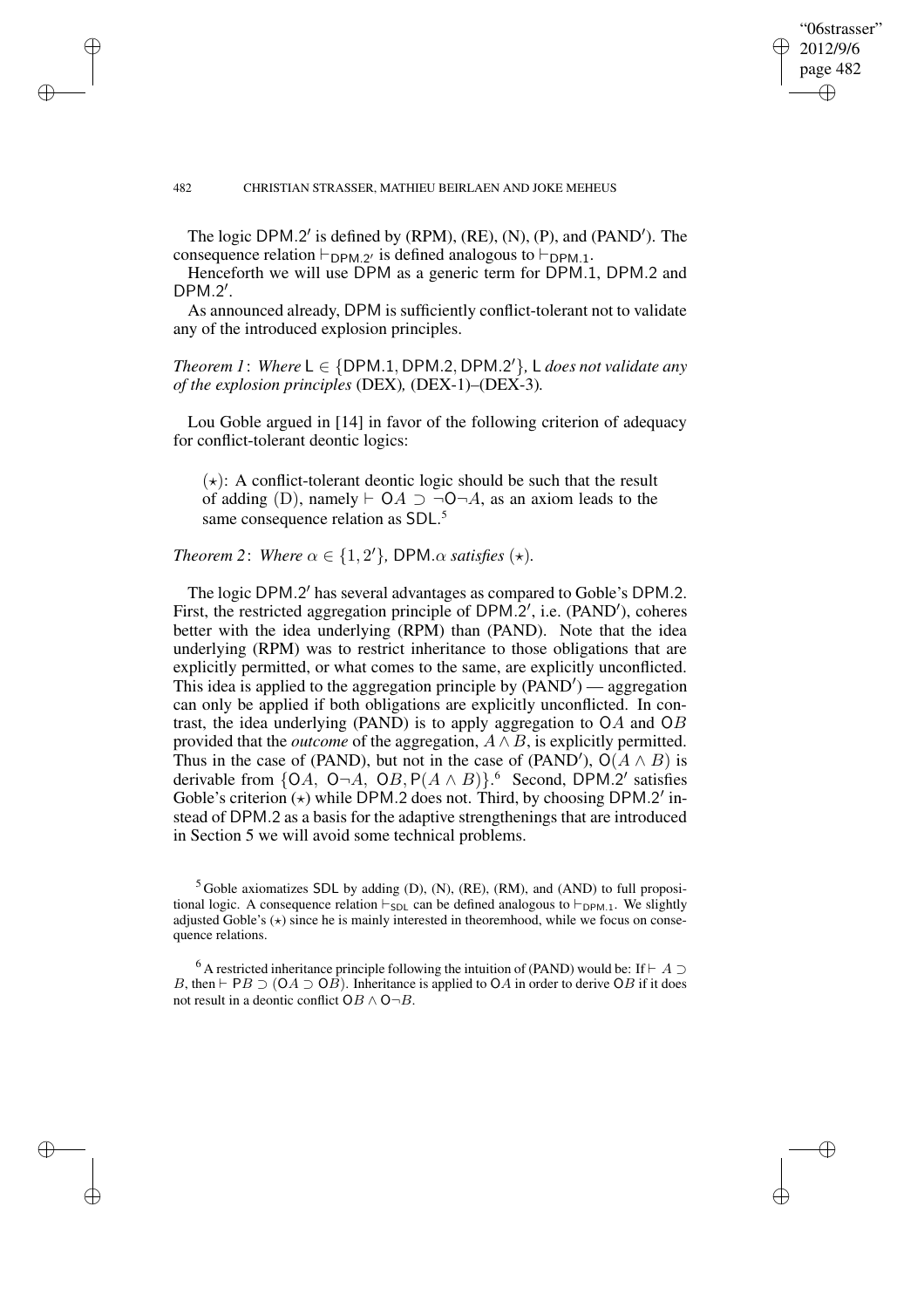✐

✐

✐

✐

Before we take a look at some of the shortcomings of the DPM logics, let us introduce the semantics.

### 3. *The Semantics of* DPM

✐

✐

✐

✐

The semantics that we introduce in this section are very similar to Goble's neighborhood semantics for his DPM logics in [14]. The only difference is that we employ an actual world. This makes the semantics philosophically more intuitive for our application, since we are not only interested in modeling theoremhood but also in defining a semantic consequence relation.

One of the basic ideas for the neighborhood semantics is that propositions are interpreted in terms of sets of worlds. Moreover, each world has associated with it propositions, i.e., sets of worlds. The idea is that an obligation OA is true at a world  $w$ , in case A is one of its associated propositions.

Let  $\mathcal{P}(X)$  be the power-set of some set X. A neighborhood frame F is a tuple  $\langle W, \mathcal{O} \rangle$  where W is a set of points and  $\mathcal{O} : W \to \wp(\wp(W))$ . We call elements of W worlds. Thus,  $\overline{O}$  assigns to each world  $w \in W$  a set of propositions, i.e.,  $\mathcal{O}(w) \subseteq \wp(W)$ . We write from now on  $\mathcal{O}_w$  instead of  $\mathcal{O}(w)$ . An F-model M on a frame F is a triple  $\langle F, v, \mathbb{Q} \rangle$  where  $\mathbb{Q} \in W$  is called the actual world and  $v : \mathcal{S} \to \varphi(W)$ . A propositional atom is mapped by v into the set of worlds in which it is supposed to hold. Where  $w \in W$ and  $|A|_M =_{df} \{w \in W \mid M, w \models A\}$ , we define:

 $(M\text{-}\mathcal{P}) M, w \models A \text{ iff } w \in v(A), \text{ where } A \in \mathcal{S}$ (M-O)  $M, w \models \mathsf{O} A \text{ iff } |A|_M \in \mathcal{O}_w$  $(M-\neg)$   $M, w \models \neg A$  iff  $M, w \not\models A$  $(M-\vee)$   $M,w \models A \vee B$  iff  $M,w \models A$  or  $M,w \models B$  $(M-\wedge)$   $M, w \models A \wedge B$  iff  $M, w \models A$  and  $M, w \models B$  $(M-$ )  $M, w \models A \supset B$  iff  $M, w \models \neg A \vee B$  $(M-T)$   $M, w \models T$  $(M-$ ⊥)  $M, w \not\models \bot$ 

Furthermore,  $M \models A$  iff  $M, \mathbb{Q} \models A$ . Where  $\Gamma \subseteq \mathcal{W}$ , we say that M is an F-model of  $\Gamma$  iff M is an F-model and  $M \models A$  for all  $A \in \Gamma$ .

We define the following requirements on frames  $F = \langle W, \mathcal{O} \rangle$ . For all  $w \in W$ :

- a)  $W \in \mathcal{O}_w$
- b) If  $X \in \mathcal{O}_w$  and  $Y \in \mathcal{O}_w$ , then  $X \cap Y \in \mathcal{O}_w$
- b<sup>'</sup>) If  $X\in\mathcal{O}_w$ ;  $Y\in\mathcal{O}_w$ ;  $\overset{\sim}{W}\setminus X\notin\mathcal{O}_w$ ; and  $\overset{\sim}{W}\setminus Y\notin\mathcal{O}_w$ , then  $X\cap Y$  $\in \mathcal{O}_w$ b") If  $X\in\mathcal{O}_w; Y\in\mathcal{O}_w; W\setminus(X\cap Y)\notin\mathcal{O}_w$ , then  $X\cap Y\in\mathcal{O}_w$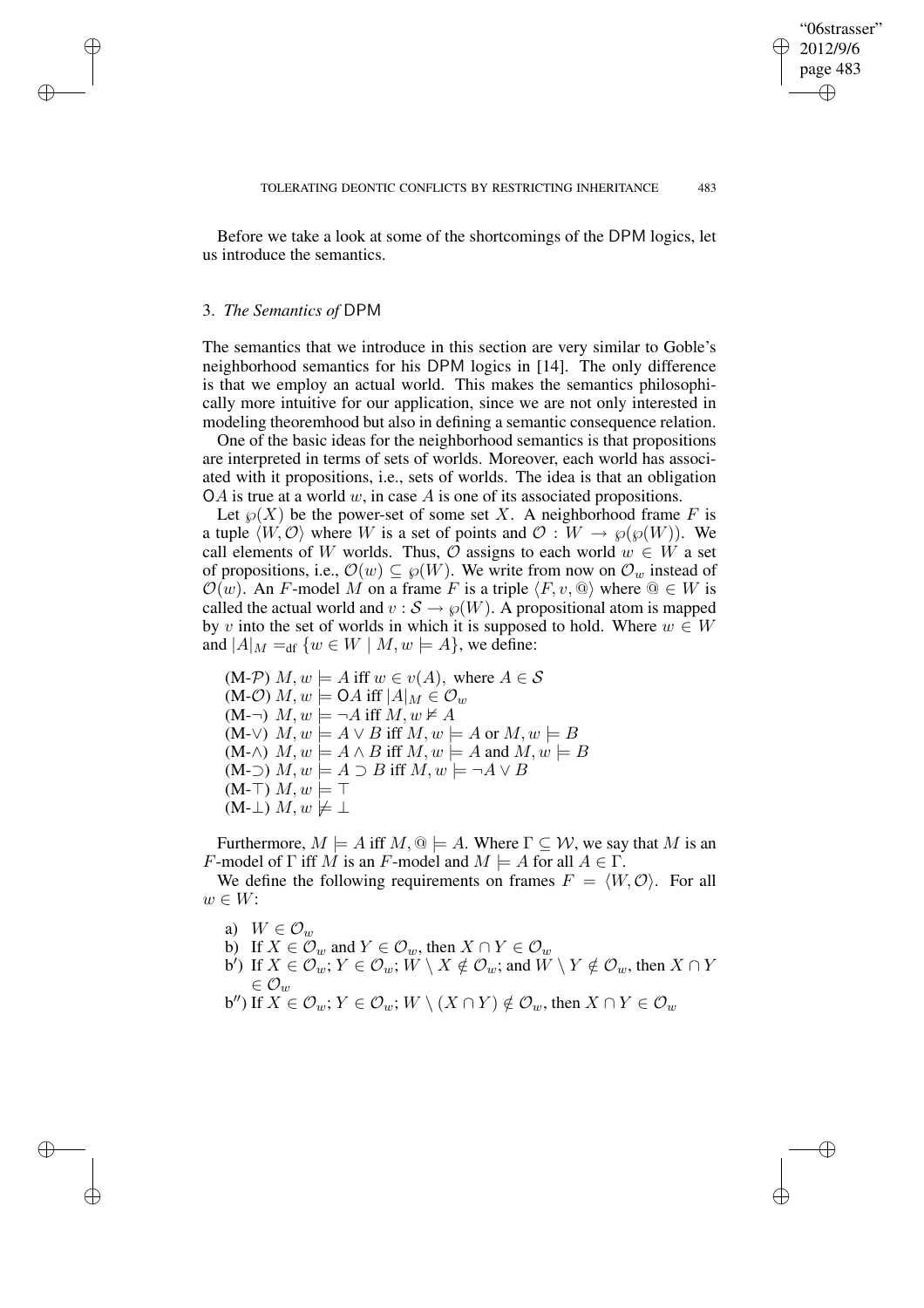✐

✐

#### 484 CHRISTIAN STRASSER, MATHIEU BEIRLAEN AND JOKE MEHEUS

c) If  $X \subseteq Y$ ;  $X \in \mathcal{O}_w$  and  $W \setminus X \notin \mathcal{O}_w$ , then  $Y \in \mathcal{O}_w$ d)  $\emptyset \notin \mathcal{O}_w$ 

Condition a) corresponds to (N), b) corresponds to (AND), b') corresponds to (PAND'),  $b''$ ) corresponds to (PAND), c) corresponds to (RPM), and d) corresponds to (P). We call the class of all frames that satisfy a), b) and c) the DPM.1-frames, the ones that satisfy a), b'), c) and d) the DPM.2'-frames, and the ones that satisfy a),  $b''$ , c) and d) the DPM.2-frames.

Let  $\Gamma \subseteq W$ . A semantic consequence relation can be defined as follows. Where F is a frame,  $\Gamma \Vdash_F A$  iff for all F-models M of  $\Gamma, M \models A$ . Moreover, where  $\alpha \in \{1, 2, 2'\}$ ,  $\Gamma \Vdash_{\text{DPM}.\alpha} A$  iff  $\Gamma \Vdash_{F} A$  for all DPM. $\alpha$ -frames F.

*Theorem* 3: *Where*  $\alpha \in \{1, 2, 2'\}$  *and*  $\Gamma \subseteq W$ ,  $\Gamma \vdash_{\mathsf{DPM}, \alpha} A$  *iff*  $\Gamma \Vdash_{\mathsf{DPM}, \alpha} A$ .

### 4. *Some Shortcomings of* DPM

✐

✐

✐

✐

In order to apply the weakened inheritance principle (resp. also the weakened aggregation principle in the case of DPM.2 and DPM.2') the user has to "manually" add permission statements. For instance, in order to apply the restricted inheritance principle (RPM) to OA we also need PA. In cases in which PA is not derivable from the premises by means of DPM, the user has to add manually PA to the premises. This is suboptimal for various reasons.<sup>7</sup>

(1) For all interesting cases, determining which permission statements can safely be added to a set of premises (that is, in such a way that no explosion follows) requires *reasoning*. This kind of reasoning falls entirely outside the scope of the DPM systems and is therefore left to the user of the DPM systems. So, the DPM systems are inadequate to fully explicate the reasoning processes that are needed to apply the DPM systems in a sensible way (that is, in a way that modal inheritance is applied "as much as possible").

(2) The fact that permissions have to be added manually is especially problematic in cases where the relationship between the premises is interwoven. For instance in complicated setups it might not be obvious at all that  $OA \wedge O \neg A$  is derivable. However, suppose that in this case the user naïvely

 $<sup>7</sup>$  In [32], van der Torre and Tan presented a sequential system which, in a first phase, dis-</sup> ables the application of (RM) and allows for the application of a restricted aggregation rule. In a second phase, it disables this aggregation rule and allows for the application of (RM). Although this system overcomes this problem, it can do so only by introducing two different O-operators and by requiring that (RM) is never applied before the restricted aggregation rule. As the authors themselves admit, this is rather strange from an intuitive point of view (see also [15], pp. 470–471).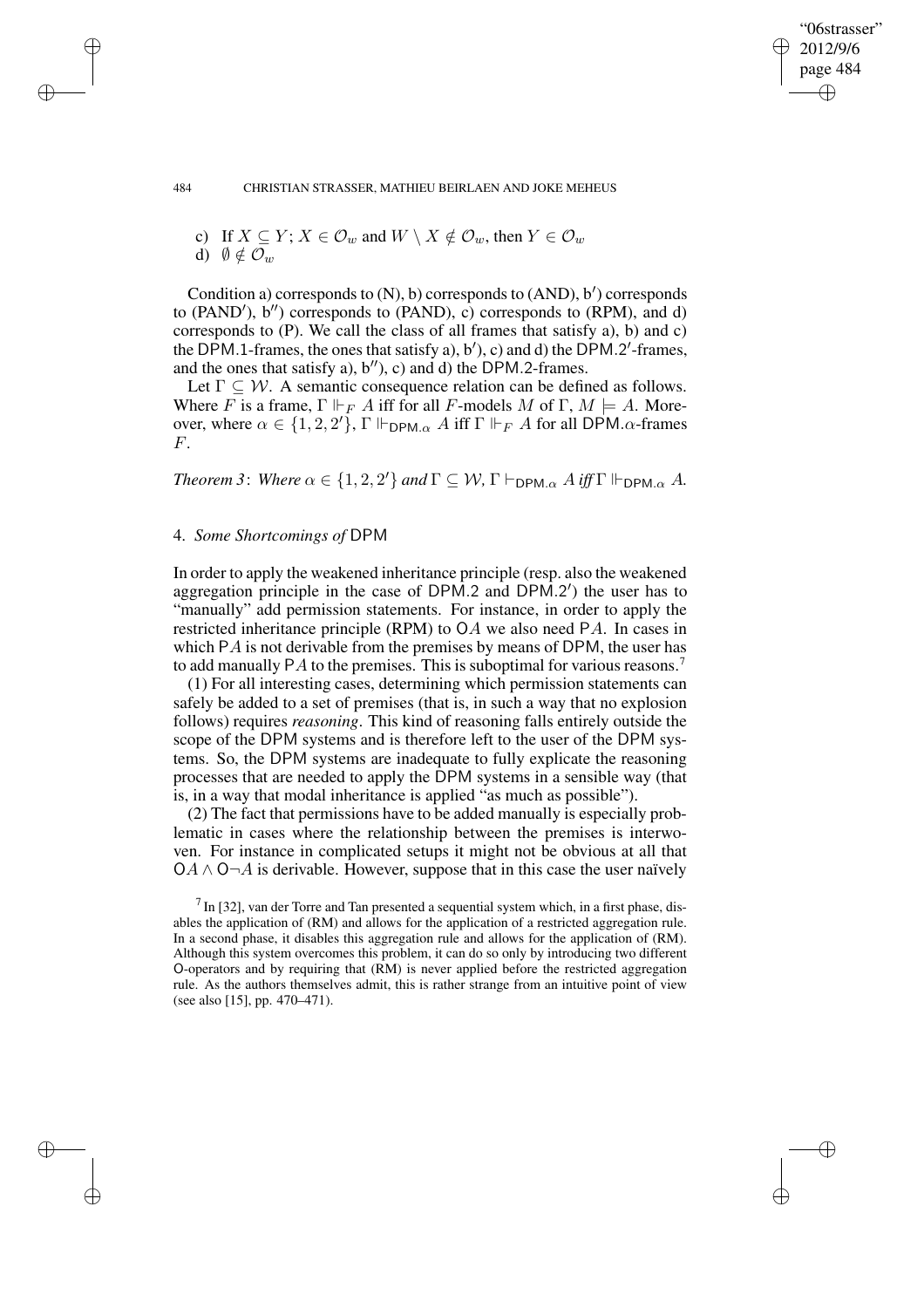added PA to the premises in order to apply (RPM) to  $OA$ . Since PA is equivalent to  $\neg$ O $\neg$ A the user caused in this way an explosion.

(3) For most premise sets the DPM systems are rather weak. Recall that in order to achieve the deductive strength of SDL we had to add (D) to the axiomatization of DPM.1 (resp. DPM.2'). Suppose we accept SDL as the normative standard for the modeling of non-conflicting obligations. It would be desirable then that conflict-tolerant logics apply all rules of SDL to nonconflicting obligations. For instance, given a premise set  $\Gamma \subseteq \mathcal{W}$  that is conflict-free, we expect a deontic logic to lead to a consequence set that is the same as that of SDL without the need of strengthening the premise set manually by adding instances of (D), or by adding premises. Thus, if the premises are conflict-free, the logic should apply all the rules of SDL unrestrictedly.

The discussion above motivates the following strengthening of Goble's requirement  $(*).$ <sup>8</sup>

 $(\star \star)$ : For SDL-consistent premise sets<sup>9</sup>  $\Gamma \subset \mathcal{W}$  a conflict-tolerant deontic logic should lead to the same consequence set as SDL.

Note that neither of the introduced DPM logics satisfies  $(\star \star)$ . We will in the next section adaptively strengthen both logics so that they satisfy criterion  $(\star \star).$ 

As should have become evident from the discussion above, there is a certain trade-off for monotonic deontic logics such as DPM. In order to offer conflict-tolerance certain SDL-principles such as (D) and inheritance have to be restricted or abandoned. In return, this weakens the logics even in cases in which it would be unproblematic to apply the principles in question.

The adaptive strengthenings introduced in the next sections will overcome this trade-off. On the one hand, applying the logic does not involve any user interference. On the other hand, by interpreting a premise set as nonconflicting as possible, principles such as inheritance, (D) and aggregation in the case of the adaptive strengthening of DPM.2' will be applied as much as possible.

 $8$  To stay in line with Goble's ( $\star$ ), we formulate the strengthened requirement in terms of SDL. If one's preferred logic is different from SDL, the requirement may easily be adapted. The basic idea is that, where one's preferred deontic logic (for conflict-free premise sets) is L, one expects from a conflict-tolerant deontic logic on the basis of L that it leads to the same consequence set as L for all L-consistent premise sets. This is exactly what adaptive logics allow for.

<sup>9</sup> Γ is SDL-consistent iff  $\Gamma \nvdash_{SDL} \bot$ .

✐

✐

✐

✐

"06strasser" 2012/9/6 page 485

✐

✐

✐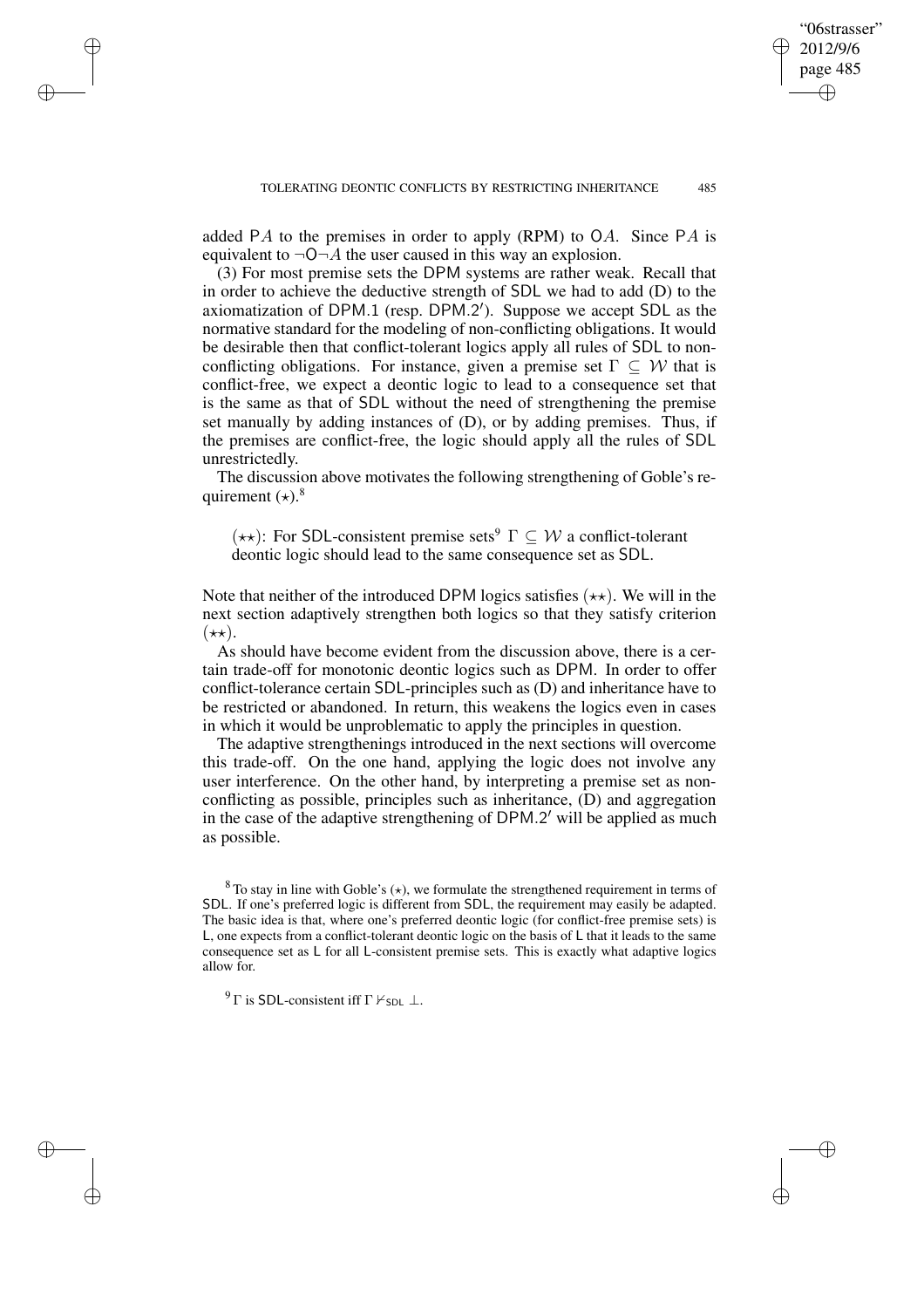# 5. *Adaptive Logics*

✐

✐

✐

✐

The main feature of adaptive logics is that they interpret a given premise set "as normally as possible". The standard of normality depends on the application. For instance, there are inconsistency-adaptive logics that, while allowing for classical inconsistencies, interpret a given premise set as consistently as possible (see e.g.  $[1, 4]$ ). In our case the idea is to interpret premise sets "as non-conflicting as possible". We will in the following give a precise meaning to this vague notion. Adaptive logics in standard format are defined as a triple:

"06strasser" 2012/9/6 page 486

✐

✐

✐

✐

- 1. the lower limit logic, i.e., a reflexive, transitive, monotonic, and compact  $logic<sup>10</sup>$  that has a characteristic semantics and contains classical logic,
- 2. the set of abnormalities  $\Omega$ , characterized by a (possibly restricted) logical form,
- 3. the adaptive strategy, in this paper the minimal abnormality strategy.

The adaptive logic strengthens its lower limit logic. Since we are interested in interpreting premise sets as non-conflicting as possible, a minimal requirement for our lower limit is that it is conflict-tolerant. We will use DPM.1 or DPM.2' for this purpose.<sup>11</sup> Let henceforth  $\alpha \in \{1, 2'\}$ . In order to avoid an unnecessary level of abstraction we introduce the reader into adaptive logics immediately by means of the systems that we are going to introduce in this paper.<sup>12</sup>

The adaptive strategy together with the abnormalities determine what it means to interpret the premises as normally as possible. The standard format currently is defined for two strategies: the reliability strategy and the minimal abnormality strategy. Choosing the latter results in a stronger consequence relation. However, the proof theory is more involving and it is computationally more complex compared to the one on the basis of the reliability strategy [34]. The reason why we prefer the minimal abnormality strategy over the reliability strategy for our application is that it allows for the derivation of  $O(A \vee B)$  from two incompatible obligations OA and OB

<sup>10</sup> Where  $Cn_{\text{L}}(\Gamma)$  denotes the consequence set of some premise set  $\Gamma$  for the logic L, L is reflexive iff  $\Gamma \subseteq \overline{Cn_{\mathsf{L}}(\Gamma)}$ , it is monotonic iff  $Cn_{\mathsf{L}}(\Gamma) \subseteq \overline{Cn_{\mathsf{L}}(\Gamma \cup \Gamma')}$ , it is transitive iff if  $\Gamma' \subseteq Cn_{\mathsf{L}}(\Gamma)$  then  $\overline{Cn_{\mathsf{L}}(\Gamma')} \subseteq Cn_{\mathsf{L}}(\Gamma)$  and it is compact iff if  $A \in \overline{Cn_{\mathsf{L}}(\Gamma)}$  then there is a finite  $\Gamma' \subseteq \Gamma$  such that  $A \in C_{n_{\text{L}}}(\Gamma')$ .

 $11$  We will discuss the case of DPM.2 being a lower limit logic shortly in Section 7.

 $12$  For a more generic introduction see [3, 4].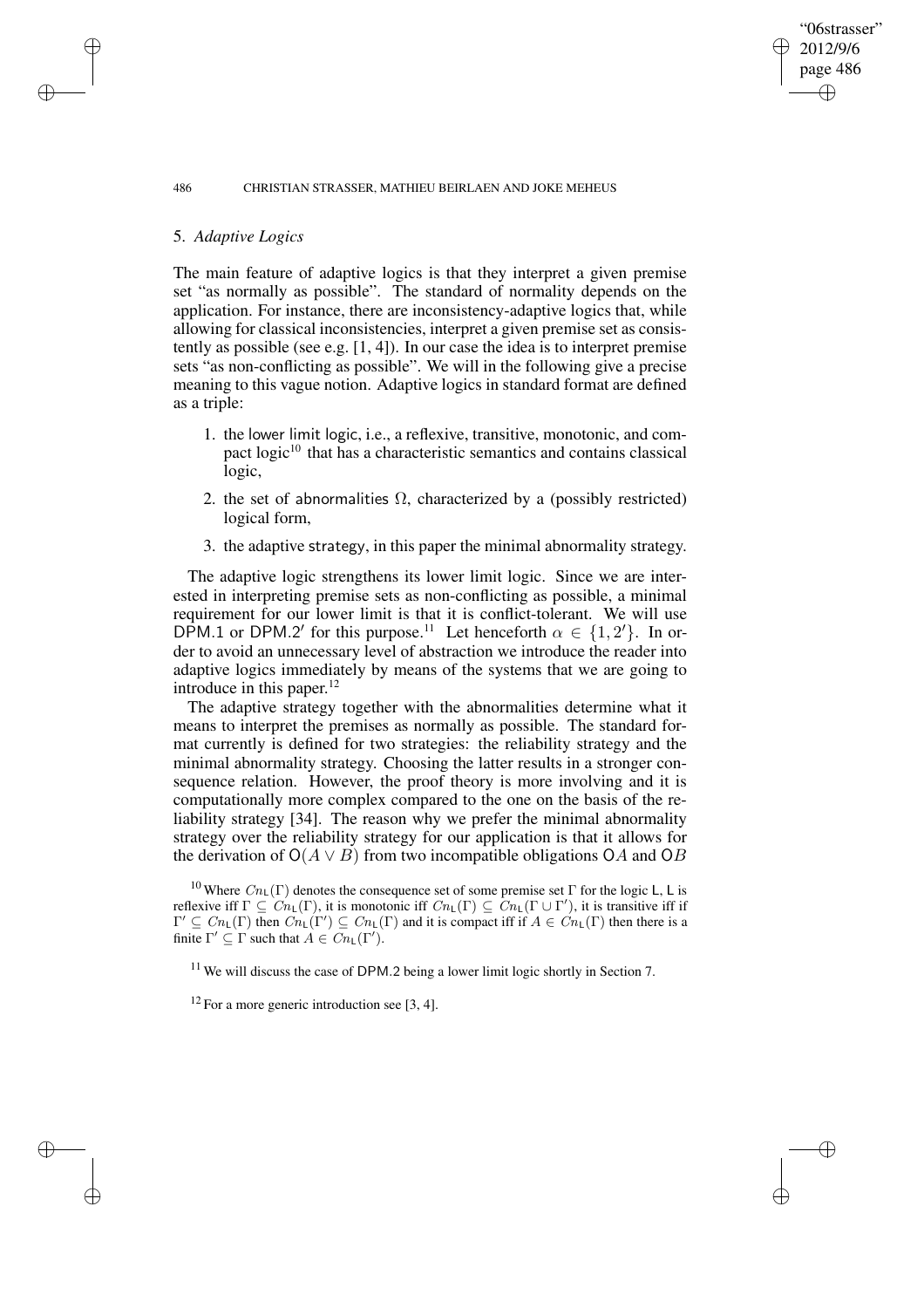while reliability does not. We will give an example of this later on (see Example 7).

✐

✐

✐

✐

Since our aim is to interpret a given premise set  $\Gamma$  as non-conflicting as possible, we define our abnormalities to be deontic conflicts,  $OA \wedge O \neg A$ . We denote the set of all abnormalities by  $\Omega$ .

Now we have the three elements needed to define the adaptive logics that are explicated in this paper: (1) the lower limit logic is either DPM.1 or DPM.2', (2) the set of abnormalities is  $\Omega = \{OA \wedge O \neg A \mid A \in \mathcal{W}\}\)$ , and (3) the strategy is minimal abnormality. We dub these systems ADPM.1 and  $ADPM.2'$ .

Semantically the minimal abnormality strategy is realized by selecting a certain well-defined set of DPM. $\alpha$ -models of a given premise set  $\Gamma$ , namely the ones that are "minimally abnormal". The models are selected with respect to their abnormal part, i.e. the abnormalities they verify: where  $M$  is a DPM. $\alpha$ -model, Ab $(M) = \{A \in \Omega \mid M \models A\}$ . For a given logic L, we write  $\mathcal{M}_L(\Gamma)$  for the set of L-models verifying all members of  $\Gamma$ .

*Definition* 1: A DPM. $\alpha$ -model  $M \in M_{DPM,\alpha}(\Gamma)$  is *minimally abnormal* iff there is no DPM. $\alpha$ -model  $M' \in M_{\text{DPM}.\alpha}(\Gamma)$  such that  $Ab(M') \subset$  $Ab(M)$ <sup>13</sup> We write  $\mathcal{M}_{ADPM,\alpha}(\Gamma)$  for all the minimal abnormal DPM. $\alpha$ models of Γ.

Γ ADPM.α A (A is an ADPM.α*-semantic consequence of* Γ) iff A is verified by all  $M \in \mathcal{M}_{ADPM,\alpha}(\Gamma)$ .

Hence all the selected models are such that they validate a minimal amount of conflicts (in the set-theoretical sense). This justifies our claim that the adaptive logics interpret the premises as non-conflicting as possible.

Let us proceed with the syntactic counter-part to the semantic selection. It is realized by dynamic adaptive proofs. While all the rules of  $DPM \alpha$  are valid, a key feature of adaptive proofs is that they allow for certain additional rules to be applied *conditionally*. In our case the idea is to apply the inheritance principle or principle (D) conditionally. Recall that  $DPM.\alpha$ , in order to avoid deontic explosions, only validates a restricted version of (RM). This led to the problem (discussed in Section 4) that in many cases the user needs to add manually permission statements. Note that the following is valid in  $DPM.\alpha$ :

If  $\vdash_{\mathsf{DPM}.\alpha} A \supset B$ , then  $\mathsf{O}A \vdash_{\mathsf{DPM}.\alpha} \mathsf{O}B \vee (\mathsf{O}A \wedge \mathsf{O}\neg A)$ .

<sup>13</sup> As has been shown in [3, 4], the lower limit logic models of a premise set  $\Gamma$  are smooth with respect to their abnormal part and set inclusion. That is to say, for every lower limit model  $\dot{M}$  of  $\Gamma$  there is a minimally abnormal model  $M'$  of  $\Gamma$  such that  $Ab(M') \subseteq Ab(M)$ . This property is called strong reassurance by adaptive logicians.

"06strasser" 2012/9/6 page 487

✐

✐

✐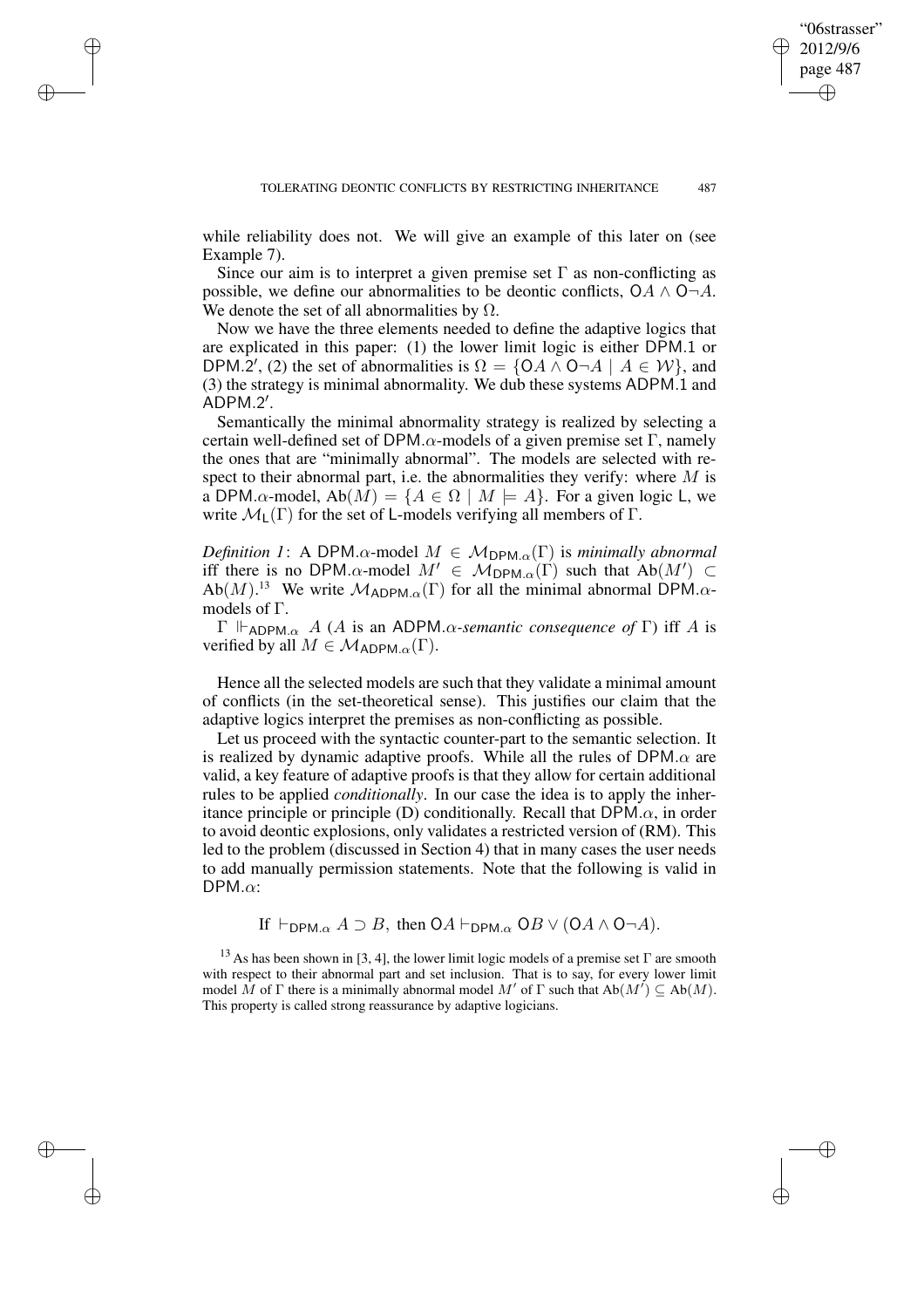✐

✐

✐

✐

The underlying idea of the restriction is that inheritance is applicable to OA if there is no deontic conflict concerning OA. In the adaptive logic we make use of this: the inheritance principle is applied to OA on the condition  $\{OA \wedge$  $\mathcal{O}\neg A$ . That is to say, on the condition that there is no reason to suppose that there is a deontic conflict concerning OA. This is still very vague, but we will make it more precise in a moment. Suppose OA is one of the premises. A fragment of an adaptive proof may look as follows:

"06strasser" 2012/9/6 page 488

✐

✐

✐

✐

| $1 \quad OA$    | PREM 0 |                                |
|-----------------|--------|--------------------------------|
| 2 $O(A \vee B)$ |        | 1; RC $\{OA \wedge O \neg A\}$ |

Line 2 contains a conditional application of the inheritance rule to OA. This is indicated by the generic rule RC (that is discussed in more detail later) and by a fourth column in which the conditions of the respective lines are contained. Conditions are finite sets of abnormalities. The condition of line 1 is empty since it is the result of a premise introduction. The condition of line 2 is  $\{OA \land O \neg A\}$ . Now suppose we are able to derive the following disjunction of abnormalities from the given premises at a line l:

$$
l \quad (\mathsf{O} A \land \mathsf{O} \neg A) \lor (\mathsf{O} C \land \mathsf{O} \neg C) \quad \dots; \mathsf{RU} \quad \emptyset
$$

By the generic rule RU we indicate the (unconditional) applications of the DPM. $\alpha$  rules. Note that the disjunction of abnormalities that has been derived at line  $l$  also features the condition of line 2. This gives us reasons to suspect that OA may after all be part of a deontic conflict. In this case line 2 is marked according to the marking definition. We will define the marking for the minimal abnormality strategy in a moment. Formulas that are the second element of marked lines are not considered to be derived at that stage. Note however that markings may come and go. Assume for instance that  $OC \wedge O\neg C$  has been derived at a later stage of the proof. In this case there is no reason anymore to suspect that  $OA$  is part of a deontic conflict and the conditional application of inheritance at line 2 can again be considered as valid. The marking will thus be defined on basis of the minimal disjunctions of abnormalities that have been derived at a given stage of the proof.

We give now a precise account of the generic rules RU and RC and the marking definition.

We have already indicated that the rules of the lower limit logic DPM. $\alpha$ are unrestrictedly valid in the adaptive logic. This is characterized by the generic rule RU: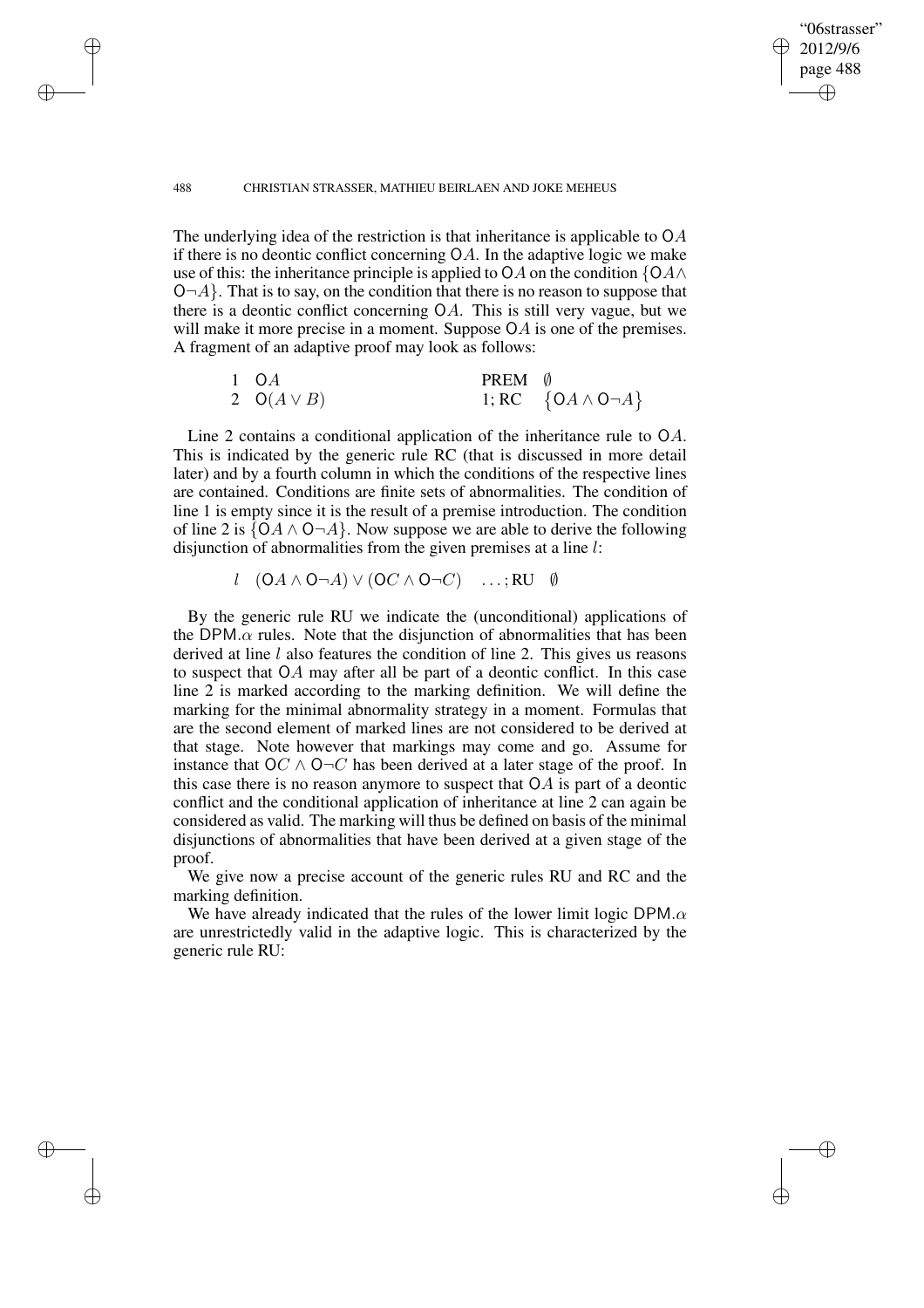$$
\begin{array}{ll}\n & A_1 \; \Delta_1 \\
\text{RU} & \text{If } A_1, \ldots, A_n \vdash_{\text{DPM}.\alpha} B: \quad \begin{array}{c} \vdots & \vdots \\
\Delta_n \; \Delta_n \\
\hline\nB \; \Delta_1 \cup \ldots \cup \Delta_n\n\end{array}\n\end{array}
$$

✐

✐

✐

✐

Note that the conditions of the used lines featuring the  $A_i$ 's are carried forward, resulting in B being derived on the condition  $\Delta_1 \cup ... \cup \Delta_n$ . Moreover, premises are introduced by PREM on the empty condition.

The conditional rule allows for conditional applications of certain rules that are invalid in DPM. As is usually done by adaptive logic scholars we use the notation Dab( $\Delta$ ) =<sub>df</sub>  $\bigvee_{A \in \Delta} A$  where  $\Delta$  is a finite set of abnormalities  $(\Delta \subset \Omega)$ . Conditional applications of rules are handled by the generic rule RC:

$$
A_1 \Delta_1
$$
  
RC If  $A_1, ..., A_n \vdash_{\mathsf{DPM}.\alpha} B \lor \mathsf{Dab}(\Theta)$ :  $\vdots$   $\vdots$   
 $A_n \Delta_n$   
 $B \Delta_1 \cup ... \cup \Delta_n \cup \Theta$ 

In addition to the conditional rule, we also need a *marking definition*. This determines when a condition of a line is violated and hence has to be marked. The marking indicates that the formula that occurs on that line is no longer considered as derived in the proof. In order to formulate the marking definition, we need a few more notions.

A formula Dab(∆) is a *minimal Dab-formula* at a stage s of the proof iff it is the formula of a line with condition  $\emptyset$  and no Dab( $\check{\Delta}'$ ) with  $\Delta' \subset \Delta$  is the formula of a line with condition  $\emptyset$ . A *choice set* of  $\Sigma = {\Delta_1, \Delta_2, \dots}$  is a set that contains an element out of each member of Σ. A *minimal choice set* of  $\Sigma$  is a choice set of  $\Sigma$  of which no proper subset is a choice set of Σ. Where Dab( $\Delta_1$ ), Dab( $\Delta_2$ ), ... are the minimal Dab-formulas that are derived at stage s,  $\Phi_s(\Gamma)$  is the set of minimal choice sets of  $\{\Delta_1, \Delta_2, \ldots\}$ for a premise set  $\Gamma$ .

*Definition 2*: (Marking for minimal abnormality) Line i is marked at stage s iff, where A is the second element and  $\Delta$  is the condition of line i,

- (i) there is no  $\Delta' \in \Phi_s(\Gamma)$  such that  $\Delta' \cap \Delta = \emptyset$ , or
- (ii) for some  $\Delta' \in \Phi_s(\Gamma)$ , there is no line at which A is derived on a condition  $\Theta$  for which  $\Delta' \cap \Theta = \emptyset$ .

Given a set of abnormalities  $\Omega$ , the marking definition determines whether lines are "in" or "out" of the proof at a certain stage, i.e., it governs the dynamics of the proof procedure.

"06strasser" 2012/9/6 page 489

✐

✐

✐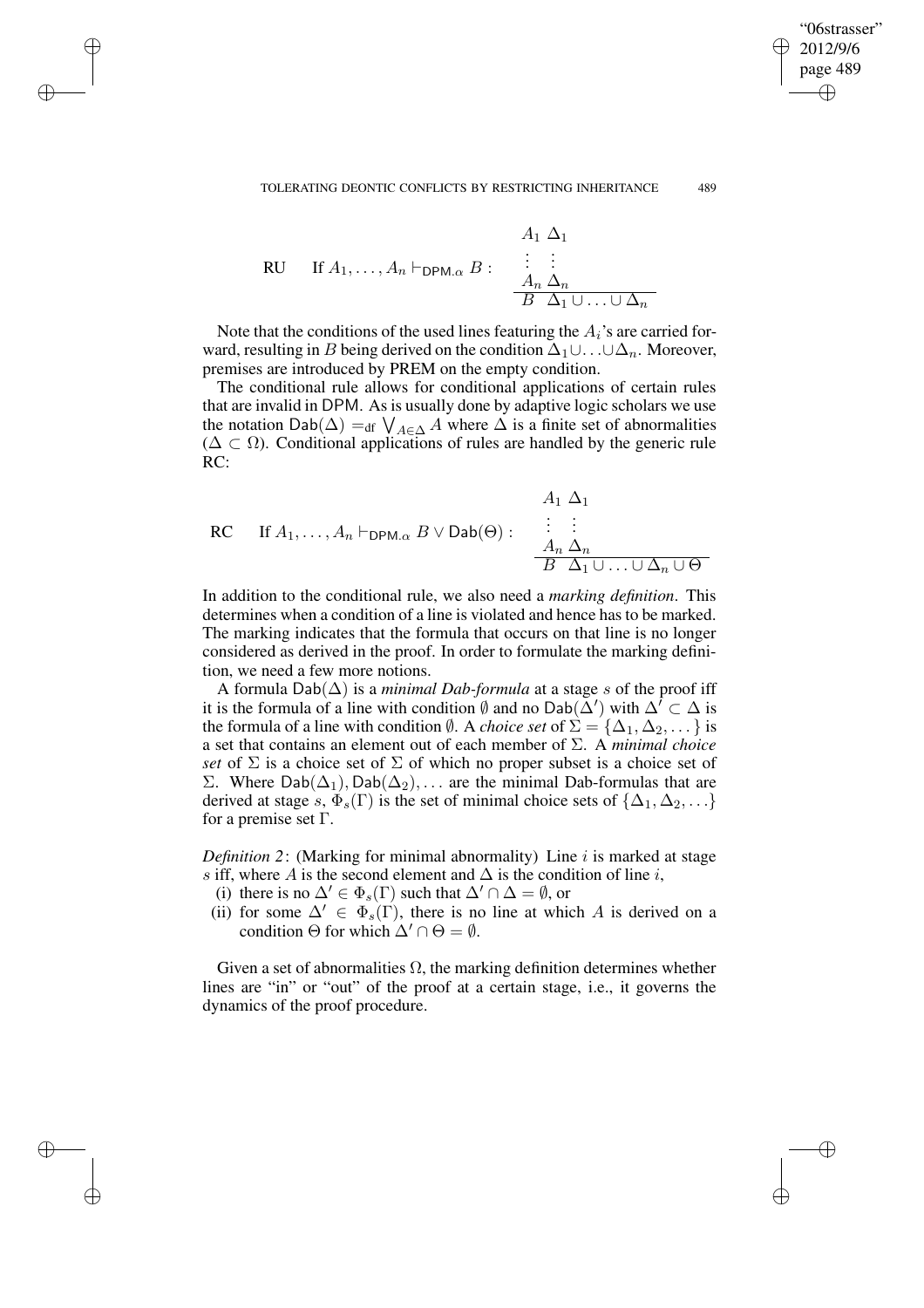✐

✐

✐

✐

In our introductory example it was illustrated that markings in an adaptive proof may come and go. While line 2 is marked as long as  $(OA \wedge O\neg A)$   $\vee$  $(OC \land O\neg C)$  is a minimal Dab-formula, it is unmarked as soon as  $OC \land O\neg C$ is derived.

"06strasser" 2012/9/6 page 490

✐

✐

✐

✐

In order to define the consequence set of an adaptive logic we are interested in a stable criterion for derivability.

*Definition* 3: A is *finally derived* from  $\Gamma$  on line *i* of a proof at a finite stage s iff (i)  $\tilde{A}$  is the second element of line i, (ii) line i is not marked at stage s and (iii) every extension of the proof in which line  $i$  is marked may be further extended in such a way that line  $i$  is unmarked.

 $Γ ⊢<sub>ADPM.α</sub> A (A is *finally* ADPM.α-*derivable* from Γ) iff A is finally$ derived on a line of a proof from Γ.

Let us state a central representational result for adaptive logics in standard format proven in [3]:

*Theorem 4: Where*  $\Gamma \subseteq W$ ,  $\Gamma \vdash_{ADPM.\alpha} A$  *iff*  $\Gamma \Vdash_{ADPM.\alpha} A$ .

Besides the lower limit logic there is also an upper limit logic for each adaptive logic. It is the strengthening UDPM. $\alpha$  of DPM. $\alpha$  that trivializes abnormalities. It is defined by,  $\Gamma \vdash_{\text{UDPM}.\alpha} A$  iff  $\Gamma \cup \{\neg B \mid B \in \Omega\} \vdash_{\text{DPM}.\alpha}$ A.

We will show that for the adaptive systems introduced in this paper the upper limit UDPM. $\alpha$  is SDL. For a proof of the following result see Theorem 12 in [3] (note that there premise sets that are consistent with respect to the upper limit logic are called "normal").

*Theorem 5*: *For* UDPM.α*-consistent premise sets* Γ*,* ADPM.α *leads to the same consequence set as* UDPM.α*.*

In the remainder we will sometimes speak about adding an axiom to ADPM. $\alpha$ . What we mean is the adaptive logic that is the result of adding the axiom to the lower limit logic, i.e.,  $\langle$ DPM. $\alpha$ <sup>\*</sup>,  $\Omega$ , minimal abnormality) where DPM. $\alpha$ <sup>\*</sup> is DPM. $\alpha$  strengthened by the axiom.

6. *The Adaptive Logic* ADPM.1

In this section we introduce a concrete adaptive system on the basis of Lou Goble's DPM.1. As discussed above, ADPM.1 is defined by the triple

 $\langle$ DPM.1,  $\Omega$ , minimal abnormality $\rangle$ .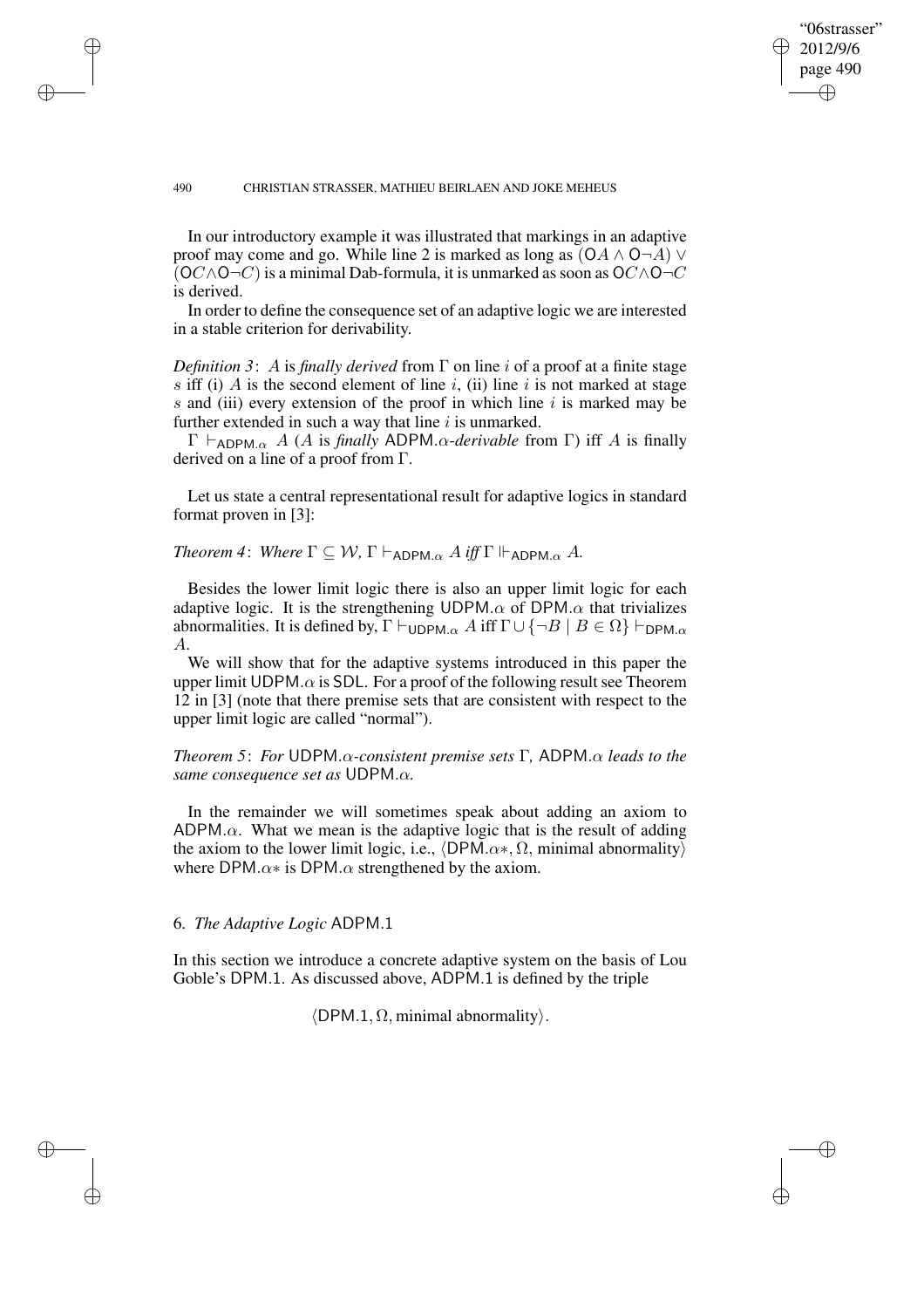✐

✐

✐

✐

We have already mentioned the basic idea. In order to interpret a given premise set as non-conflicting as possible we define the abnormalities to be deontic conflicts,  $\Omega = \{OA \land O \neg A \mid A \in \mathcal{W}\}\$ . This makes it possible to apply the inheritance principle to OA on the condition  $\{OA \land O \neg A\}$  by the generic rule RC. Moreover, also (D) may be applied conditionally. Note that the following is valid:

✐

✐

✐

✐

$$
OA \vdash_{\sf{DPM}} PA \vee (OA \wedge O \neg A)
$$

This allows to derive PA from OA on the condition  $\{OA \land O \neg A\}$  by the generic rule RC.

*Example 1*: Let us take a look at a first concrete example of a proof in ADPM.1:

| $1 \quad OA$                       | PREM Ø |                                                                          |
|------------------------------------|--------|--------------------------------------------------------------------------|
| 2 $O \neg A$ PREM $\emptyset$      |        |                                                                          |
| 3 $O(B \wedge C)$ PREM $\emptyset$ |        |                                                                          |
| $4 \tOB$                           |        | 3; RC $\{O(B \wedge C) \wedge O\neg(B \wedge C)\}\$                      |
| $5$ PB                             |        | 4; RC $\{O(B \wedge C) \wedge O \neg (B \wedge C), OB \wedge O \neg B\}$ |

Note that  $OA, O \neg A, O(B \wedge C) \nvdash_{DPM.1} OB$  and  $OA, O \neg A, O(B \wedge C)$  $\nvdash_{\text{DPM.1}}$  PB. In Section 4 we have pointed out that this is suboptimal. A deontic logic should apply the rules of SDL to non-conflicting parts of the premise set and there should be no need for the user to add permission statements. In order to derive OB from  $O(B \wedge C)$  the user of DPM.1 would have to manually add  $P(B \wedge C)$  to the premises. Moreover, there is no way of deriving PB from the given premises in DPM.1.

In contrast, the adaptive logic ADPM.1 applies inheritance conditionally to  $O(B \wedge C)$  in order to derive OB at line 4. Moreover, (D) is applied conditionally to OB in order to derive PB at line 5. Note that  $O(B \wedge C)$  and OB are unrelated to the deontic conflict  $OA \wedge O \neg A$ , and hence, as discussed in Section 4, inheritance and (D) should be applicable to them. It can easily be seen that lines 4 and 5 are finally derived.

In the remainder we will frequently make use of the following fact and of the abbreviation !A for  $OA \wedge O \neg A$ .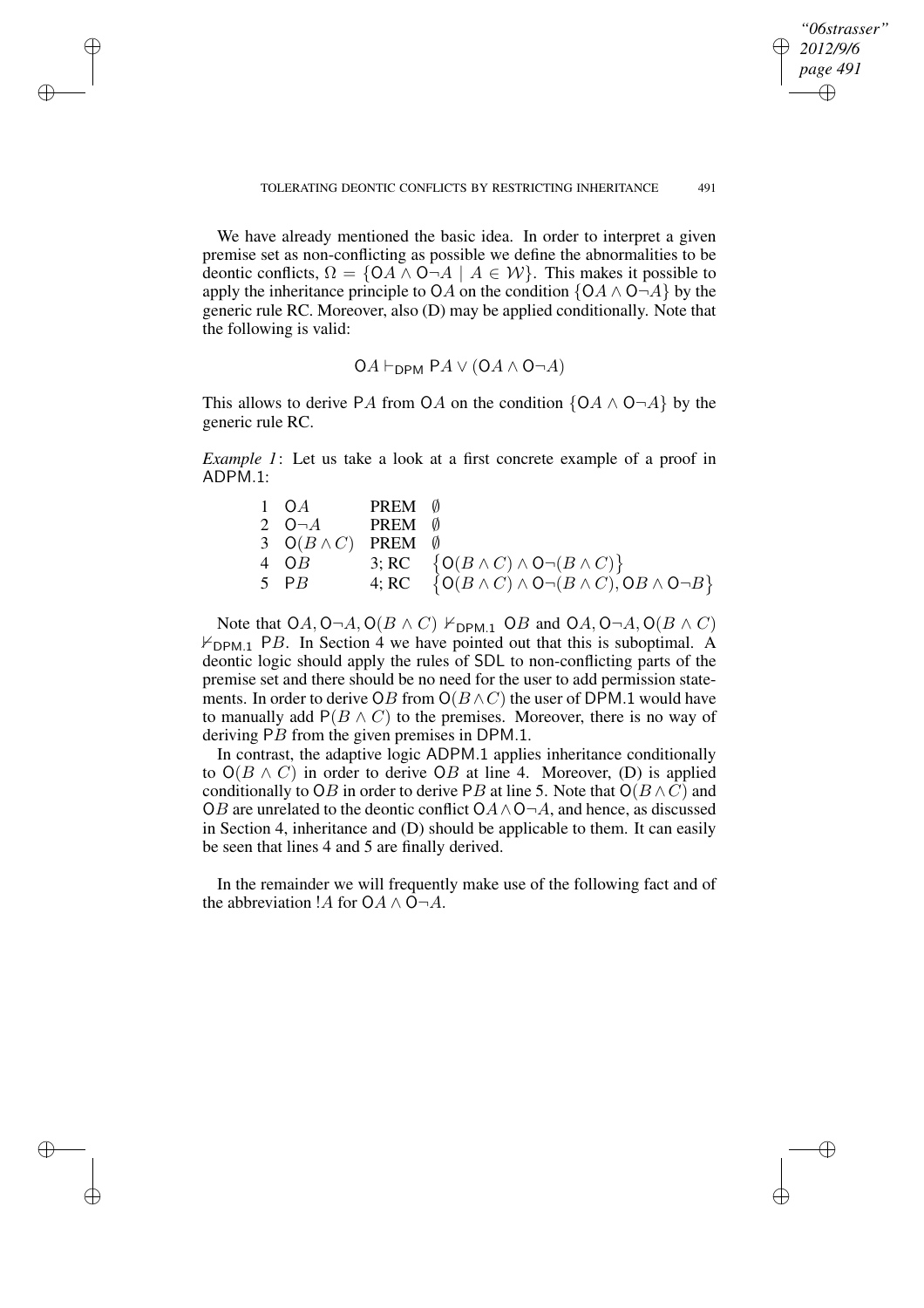*Fact* 1: *Where*  $\alpha \in \{1, 2'\}$ *, the following holds in* DPM. $\alpha$ <sup>14</sup>

If 
$$
\vdash_{\mathsf{CL}} \neg(A \land B)
$$
, then  $OA$ ,  $OB \vdash_{\mathsf{DPM}.\alpha}$ !  $A \lor B$ .

"06strasser" 2012/9/6 page 492

✐

✐

✐

✐

The fact shows that a pair of conflicting obligations gives rise to a disjunction of abnormalities in the DPM logics, even in case they are not directly conflicting (such as  $OA$  and  $O\neg A$ ).

*Example 2*: In the example above it was demonstrated that ADPM.1 delivers all the consequences of a premise ( $O(B \wedge C)$ ) that is consistent with the other two directly conflicting premises  $(OA, O<sub>l</sub>A)$ . In the following example we have two conflicting premises: O¬A and O( $A \wedge B$ ). Note that OB is via unrestricted inheritance — a consequence of  $O(A \wedge B)$  and that it is not conflicting with the premise  $O\neg A$ . This poses the question whether OB is a desired consequence of these premises. We now demonstrate that ADPM.1 takes a skeptical stance and does not lead to the consequence OB.

By Fact 1 the premises lead to the Dab-formula  $A \vee (A \wedge B)$ . Semantically speaking we have thus two types of minimally abnormal models: models with abnormal part  $\{A\}$  on the one hand and models with abnormal part  $\{(A \wedge B)\}\$  on the other hand. In the latter models inheritance is blocked from  $O(A \wedge B)$  and whence it is easy to see that there are minimal abnormal models of this type that do not verify OB. Thus, OB is not valid in all minimal abnormal models. Let us take a look at an adaptive proof:

| $1 \quad O \neg A$       | PREM    |                            |
|--------------------------|---------|----------------------------|
| 2 $O(A \wedge B)$        | PREM    |                            |
| $43 \overline{OB}$       |         | 2; RC $\{!(A \wedge B)\}\$ |
| 4 $!A \vee (A \wedge B)$ | 1,2; RU |                            |

Although OB is conditionally derivable at line 3, it is marked since the condition of line 3 is part of the minimal Dab-consequence derived at line 4.

What motivates the skeptical stance according to which  $\overline{OB}$  is not a consequence of the given premises is that there may be certain causal connections between A and B. This is for instance the case where A stands for taking a train to London and  $B$  for buying the ticket for it. If there is also the obligation not to take the train, then despite the fact that there is no direct conflict between  $\neg A$  and B in terms of being jointly realizable, there is nevertheless clearly a tension. As long as we don't have reasons to prefer the obligation to take the train there is no reason to derive the obligation to buy the ticket.

<sup>14</sup> This can easily be seen: from OA and restricted inheritance we get O $\neg B \lor !A$ . The latter together with OB results in  $!A \vee B$ .

✐

✐

✐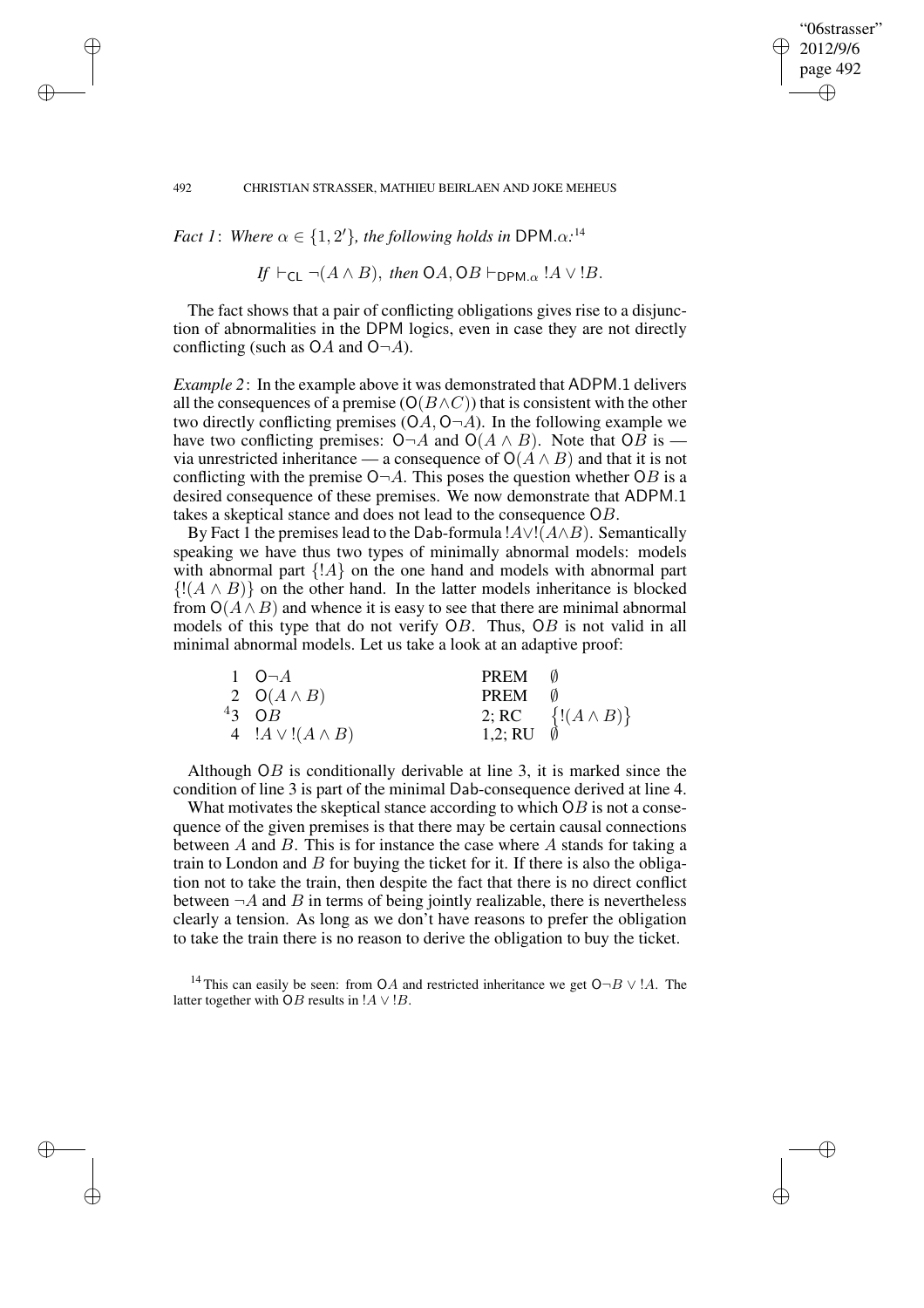✐

✐

✐

✐

*Example* 3: Let us alter the example slightly by adding OA to the premises. This way we make the conflict between  $OA$  and  $O\neg A$  explicit in the premises: now  $OA \wedge O \neg A$  is DPM.1-derivable.

✐

✐

✐

✐

|         | O A                                                   | <b>PREM</b> |                     |
|---------|-------------------------------------------------------|-------------|---------------------|
|         | 2 $O\neg A$                                           | <b>PREM</b> | Ø                   |
|         | 3 $O(A \wedge B)$                                     | <b>PREM</b> | Ø                   |
| $^{8}4$ | $\overline{OB}$                                       | 3; RC       | $\{(A \wedge B)\}\$ |
|         | 5 $OB \vee !(A \wedge B)$                             | 3; RU       |                     |
|         | 6 $O(\neg A \land B) \lor !(A \land B)$               | 2,5; RU     | Ø                   |
|         | 7 $O(\neg A \lor \neg B) \lor !(\neg A \land B) \lor$ | 6; RU       |                     |
|         | $!(A \wedge B)$                                       |             |                     |
|         | 8 $!(\neg A \wedge B) \vee ((A \wedge B))$            | 3,7; RU     |                     |

Note that the adaptive strengthening of DPM.1 interprets the premises as non-conflicting as possible. One may suspect that in this case it is possible to derive OB by applying inheritance to  $O(A \wedge B)$  conditionally since opposite to the example above — ! $A \vee (A \wedge B)$  is not anymore a minimal Dab-consequence. Indeed, would  $!(A \wedge B)$  not be part of any minimal Dabconsequence line 4 would be unmarked. However, due to the fact that  $! (\neg A \wedge$  $B\vee (A\wedge B)$  is a minimal Dab-consequence, line 4 is marked and OB is not a ADPM.1-consequence. Hence, ADPM.1 is also in this example coherent with its skeptical stance that was illustrated already in the example above.

*Example 4*: Examples 2 and 3 have demonstrated that in some cases we cannot derive non-conflicting conjuncts of conflicting premises by means of ADPM.1. This opens the question whether  $\overline{OB}$  is derivable if it is part of each conflicting premise.

|    | 1 $O(A \wedge B)$                          | <b>PREM</b> |                           |
|----|--------------------------------------------|-------------|---------------------------|
|    | 2 $O(\neg A \land B)$                      | <b>PREM</b> |                           |
| 73 | $\Omega A$                                 | 1; RC       | $\{(A \wedge B)\}\$       |
|    | $74\quad O\neg A$                          | 2; RC       | $\{!(\neg A \wedge B)\}\$ |
|    | $5 \tOB$                                   | 1; RC       | $\{(A \wedge B)\}\$       |
|    | 6 OB                                       | 2; RC       | $\{!(\neg A \wedge B)\}\$ |
|    | 7 $!(A \wedge B) \vee ((\neg A \wedge B))$ | 1,2; RU     |                           |

As the proof indicates, OB is derivable from  $O(A \wedge B)$  and  $O(\neg A \wedge B)$ . The reason why lines 5 and 6 are unmarked is that for each minimal choice set  $\{!(A \wedge B)\}$  and  $\{!(\neg A \wedge B)\}$  at this stage, OB is derivable on a condition which has an empty intersection with it. As can easily be checked, OB is finally derived at line 6.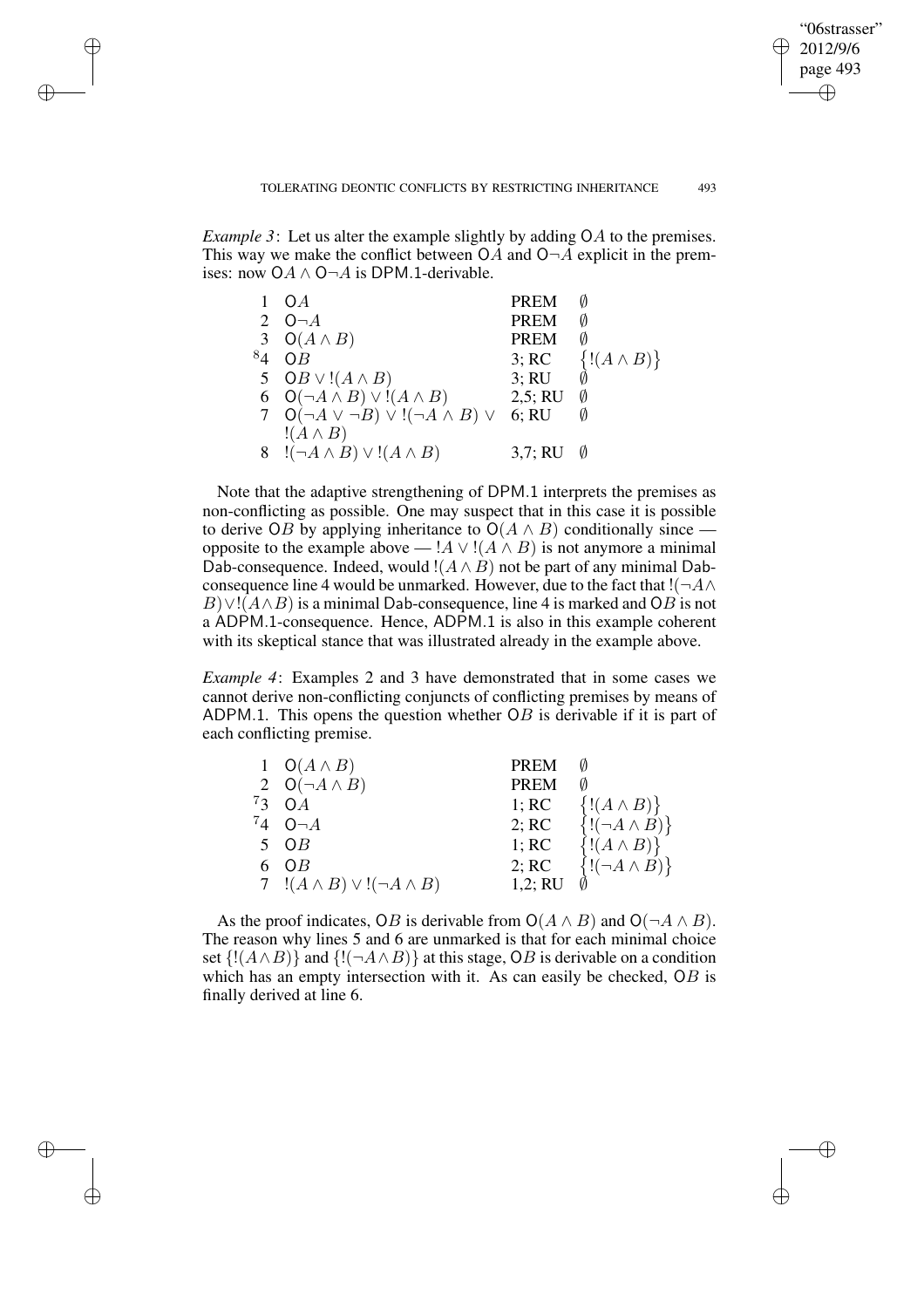$\bigoplus$ 

✐

### 494 CHRISTIAN STRASSER, MATHIEU BEIRLAEN AND JOKE MEHEUS

✐

✐

✐

✐

*Example 5*: Let us generalize the example above. We take a look at the premises  $O(A \wedge B)$  and  $O(\neg A \wedge C)$ . Although  $B \vee C$  is not a conjunct of any of the two premises, it is a consequence of both  $A \wedge B$  and  $\neg A \wedge C$ . In coherence with the example above we expect thus  $O(B \vee C)$  to be an ADPM.1-consequence. On the other hand we expect  $OB$  and  $OC$  not to be a consequence.

| 1 $O(A \wedge B)$                         | <b>PREM</b> |                           |
|-------------------------------------------|-------------|---------------------------|
| 2 $O(\neg A \wedge C)$                    | <b>PREM</b> |                           |
| $73 \quad \text{OB}$                      | 1; RC       | $\{(A \wedge B)\}\$       |
| 4 $O(B \vee C)$                           | 1; RU       | $\{(A \wedge B)\}\$       |
| ${}^{7}5$ OC                              | 2; RC       | $\{!(\neg A \wedge C)\}\$ |
| 6 $O(B \vee C)$                           | 2; RU       | $\{!(\neg A \wedge C)\}\$ |
| 7 $!(A \wedge B) \vee !(\neg A \wedge C)$ | 1,2; RU     |                           |

Indeed, the conditional derivation of OB and OC is marked, while  $O(B \vee$ C) is derivable since it is derived on both conditions,  $\{!(A \wedge B)\}\$  and  $\{!(\neg A \wedge B)\}\$ C)}. Since the minimal choice sets in this example are  $\{!(A \wedge B)\}$  and  $\{!(\neg A \wedge C)\}$  this ensures that line 6 with formula  $O(B \vee C)$  is unmarked. It can easily be seen that  $O(B \vee C)$  is finally derived at line 6.

*Example 6*: The following example of an ADPM.1-proof features a more complex setup.

| 1                | O <sub>A</sub>                                  | <b>PREM</b> | Ø                       |
|------------------|-------------------------------------------------|-------------|-------------------------|
| 2                | OB                                              | <b>PREM</b> | Ø                       |
| 3                | $O(C \vee D)$                                   | <b>PREM</b> | Ø                       |
| 4                | $O\neg(A \wedge C)$                             | <b>PREM</b> | Ø                       |
| 5                | $O\neg(B \wedge D)$                             | PREM        | Ø                       |
| 6                | $O(A \wedge \neg C)$                            | 1,4; RU     | Ø                       |
| 7                | $O(B \wedge \neg D)$                            | 2,5; RU     | Ø                       |
| $^{16} \space 8$ | $PA \wedge PB \wedge P(C \vee D)$               | 1,2,3; RC   | $\{A, B, I(C \vee D)\}$ |
| 9                | $O(A \vee \neg C) \vee !A$                      | 1; RU       |                         |
| 10               | $O(B \vee \neg D) \vee B$                       | 2; RU       | Ø                       |
| 11               | $O\neg C \vee !A$                               | 4,9;RU      | Ø                       |
| $16_{12}$        | $O\neg C$                                       | 11; RC      | A                       |
| 13               | $O\neg D \vee B$                                | 5,10; RU    |                         |
| 1614             | $O\neg D$                                       | 13; RC      | $ B\rangle$             |
| 15               | $O\neg(C \vee D) \vee A \vee B$                 | 11,13; RU   |                         |
| 16               | $!A \vee !B \vee !(C \vee D)$                   | 3,15; RU    | Ø                       |
| 17               | $\neg P A \lor \neg P B \lor \neg P (C \lor D)$ | 16; RU      | Ø                       |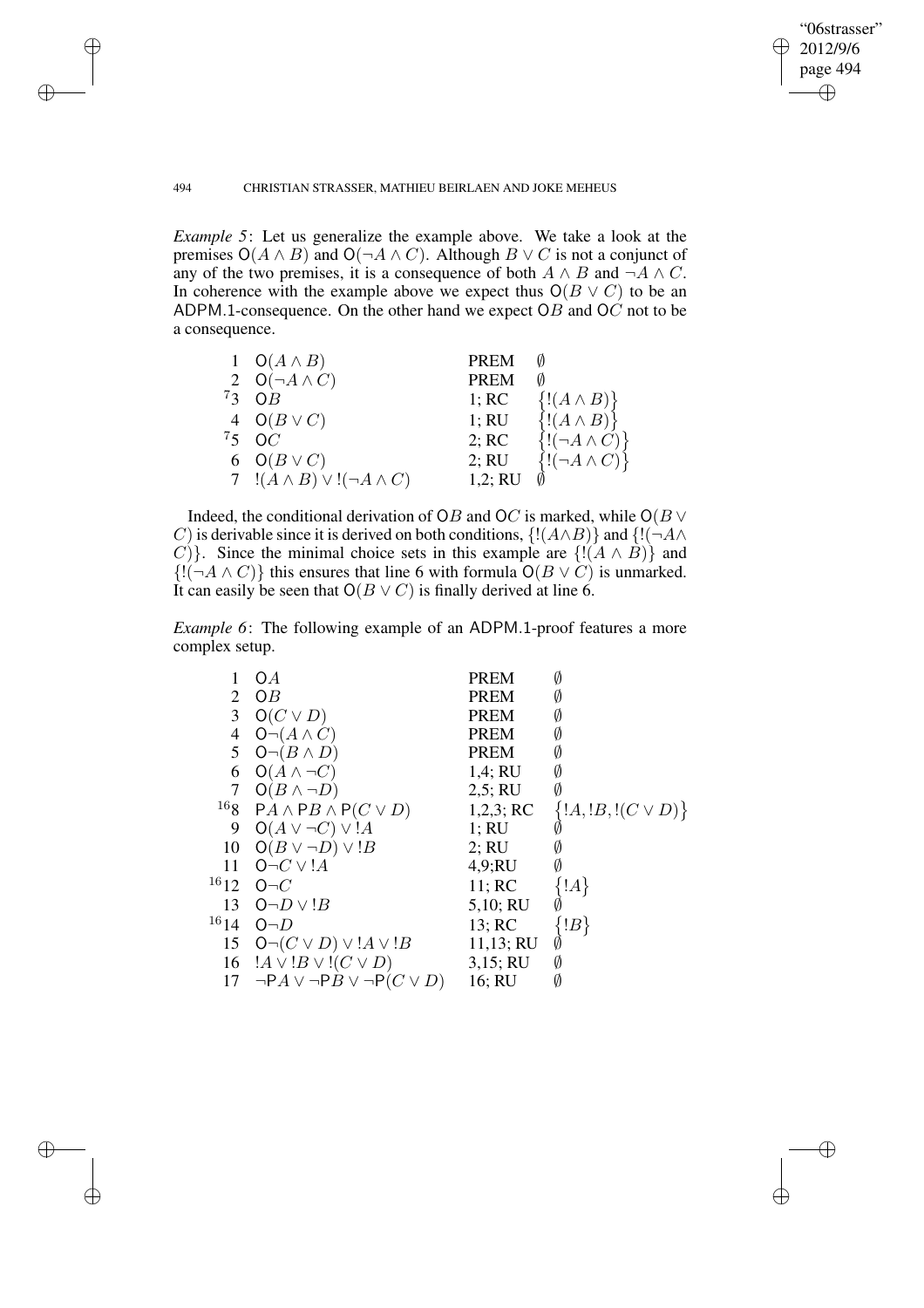✐

✐

✐

✐

Without engaging in more advanced reasoning processes it is for a user of DPM.1 in no way clear which permission statements may be added without causing deontic conflicts or explosion. We have pointed out this problem in Section 4 (point 2). Would (s)he, for instance, add PA, PB, and  $P(C \vee D)$ it would cause explosion, since via DPM.1,  $\neg P A \lor \neg P B \lor \neg P (C \lor D)$  is derivable at line 17. Note that in the adaptive proof line 8 is marked in view of line 16 and does therefore not cause any harm. Thus, the adaptive logic identifies given deontic conflicts and blocks undesired consequences from them. For instance, the counterintuitive derivations of  $O\neg C$  and  $O\neg D$  at lines 12 and 14 are marked.

# 7. *The Adaptive Logic* ADPM.2 0

✐

✐

✐

✐

We have already pointed out various advantages of our DPM.2' logic over Goble's DPM.2. Besides these points DPM. $2'$  is also more apt as a lower limit logic.

One idea to define an adaptive logic on the basis of DPM.2 would be in terms of the triple  $\langle$ DPM.2,  $\Omega$ , minimal abnormality). However, this has a severe shortcoming. Suppose our premises are  $\Gamma = \{OA, OB\}$ . Since these premises do not give rise to any deontic conflicts we expect from the logic to apply aggregation to them. However,  $\Gamma \nvdash_{ADPM.2} O(\overline{A} \wedge B)$ . Since DPM.2 also restricts aggregation beside inheritance it is desirable that the logic is able to apply aggregation conditionally in a similar way as ADPM.1 applies inheritance and (D) conditionally. The way aggregation is restricted in DPM.2, namely by (PAND), does not allow for utilizing the same set of abnormalities as for ADPM.1. A way around this problem is to define the abnormalities in a different way, for instance by  $\Omega' = \{OA \land OB \land$  $\mathsf{O}\neg(A \land B)$  |  $A, B \in \mathcal{W}$ . This would allow to apply the aggregation principle conditionally. However, this logic is very weak. For instance, given two incompatible obligations OA, OB, where  $O\neg(A \land B)$  expresses their incompatibility, we are not able to derive  $O(A \vee B)$ . The upshot is that, with DPM.2 as the lower limit logic, we were not able to define a set of abnormalities in such a way that the resulting adaptive logic is sufficiently strong and aggregation is conditionally applicable.

The situation is different if we employ DPM.2' as lower limit logic. In that case, we can use the set of abnormalities  $\Omega$  of ADPM.1. This contributes to a more unifying adaptive framework. Let ADPM.2' be defined by the triple  $\langle$ DPM.2',  $\Omega$ , minimal abnormality $\rangle$ .

Note that in DPM.2' the following is a consequence of (PAND'):

 $\vdash_{\mathsf{DPM.2'}}\big(\mathsf{O} A \land \mathsf{O} B\big) \supset \big(\mathsf{O}(A \land B) \lor \big((\mathsf{O} A \land \mathsf{O} \neg A) \lor (\mathsf{O} B \land \mathsf{O} \neg B)\big)\big)$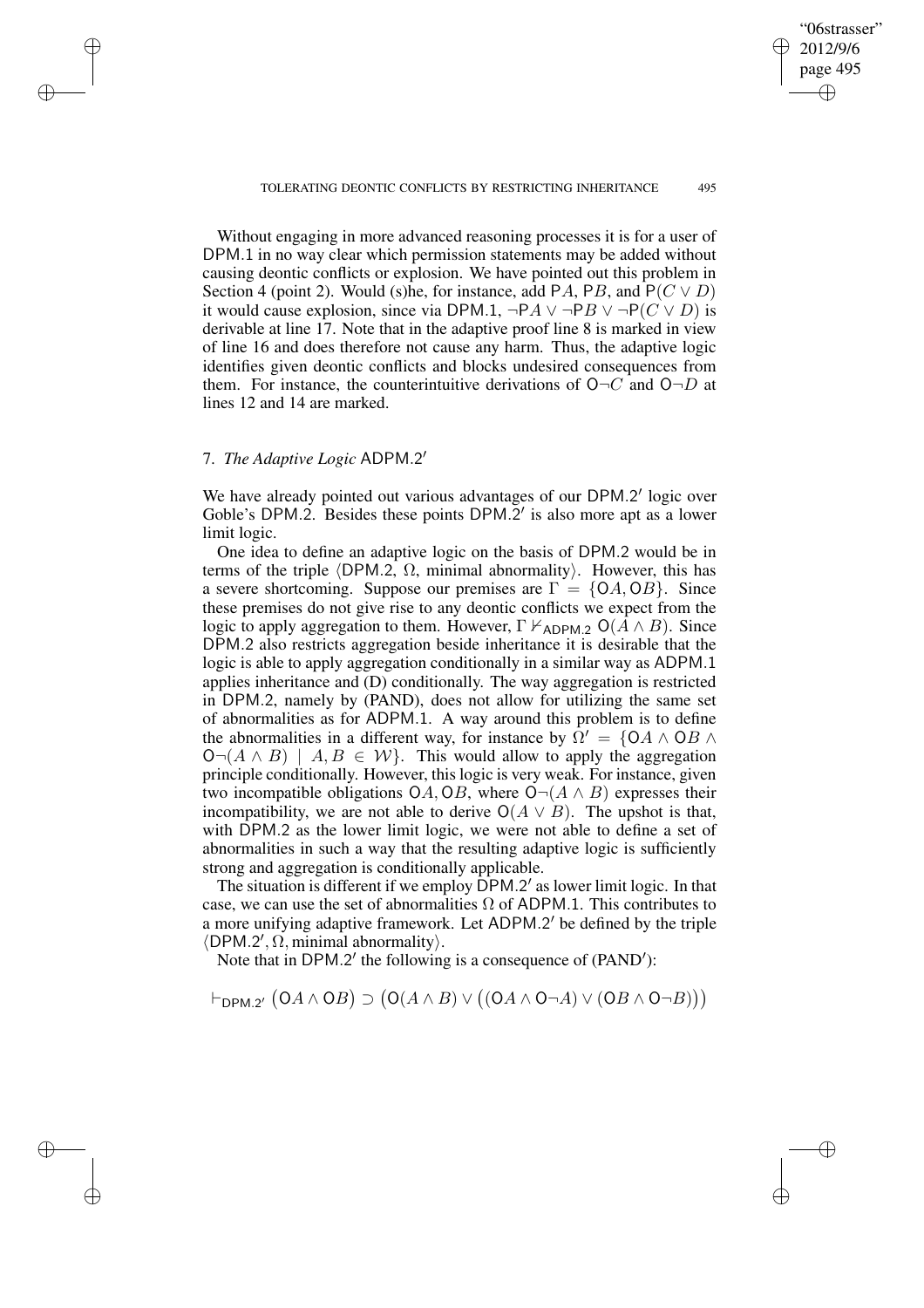✐

✐

"06strasser"

### 496 CHRISTIAN STRASSER, MATHIEU BEIRLAEN AND JOKE MEHEUS

 $\rightarrow$ 

 $\rightarrow$ 

✐

✐

This makes it possible to apply aggregation to  $OA \wedge OB$  on the condition  ${OA \wedge 0 \neg A, OB \wedge 0 \neg B}$  by the rule RC. Again, inheritance and (D) are applied conditionally as demonstrated already for ADPM.1.

In order to demonstrate the modus operandi of ADPM.2' we take a look at a concrete example.

*Example 7*: Let us come back to Sartre's unfortunate student. On the one hand, he has the obligation to stay with his sick mother  $(OM)$ . However, on the other hand he has the obligation to fight at the front against Nazi Germany  $(OF)$ . Due to the lack of alethic modalities we have to find a way to model the fact that both obligations are not simultaneously realizable. This can be done by  $O\neg(M \wedge F)$ . We add another premise which is independent of the first two: as a good citizen he is obliged to pay taxes and to vote,  $O(T\,\wedge V)^{15}$ 

|         | OM                                 | <b>PREM</b> |                    |
|---------|------------------------------------|-------------|--------------------|
|         | OF                                 | <b>PREM</b> | Ø                  |
|         | 3 $O\neg(M \wedge F)$              | <b>PREM</b> | Ø                  |
|         | $O(T \wedge V)$                    | <b>PREM</b> |                    |
| 5       | $\Omega T$                         | 4; RC       | $\{(T\wedge V)\}\$ |
| $^{7}6$ | $O(M \wedge F)$                    | 1,2; RC     | $\{!M,lF\}$        |
|         | 7 $!(M \wedge F) \vee !M \vee !F)$ | 1,2,3; RU   |                    |
|         | $O(M \vee F)$                      | 1; RC       | !M                 |
|         | $O(M \vee F)$                      | 2; RC       | !F]                |

As discussed in Section 4, we expect that all rules of SDL can be applied to non-conflicting obligations such as  $O(T \wedge V)$ . Indeed, after having introduced the premises at lines 1–4, inheritance is applied to  $O(T \wedge V)$  in order to derive OT, the student's duty to pay taxes. Furthermore, the application of aggregation to  $OM$  and  $OF$  at line 6 gets marked. This accords with the fact that  $(\overline{PAND'})$  is a rule that isolates deontic conflicts, i.e. it is not applicable to conflicting obligations.

ADPM.2' realizes our design requirements. On the one hand, it blocks rules from being applied to conflicting obligations (such as aggregation at line 6). On the other hand it allows for applications of rules to non-conflicting premises (such as inheritance at line 5 to  $O(T \wedge V)$ ) without requiring the manual addition of permission statements.

Moreover, note that it is desired to derive  $O(M \vee F)$ , the student's obligation to either stay with his mother or to fight the Nazis. Indeed, since  $O(M\vee F)$  is derivable on both conditions,  $\{OM \wedge O \neg M\}$  and  $\{OF \wedge O \neg F\}$ ,

<sup>15</sup> The proofs of O( $M \vee F$ ) and OT for ADPM.1 are left to the reader.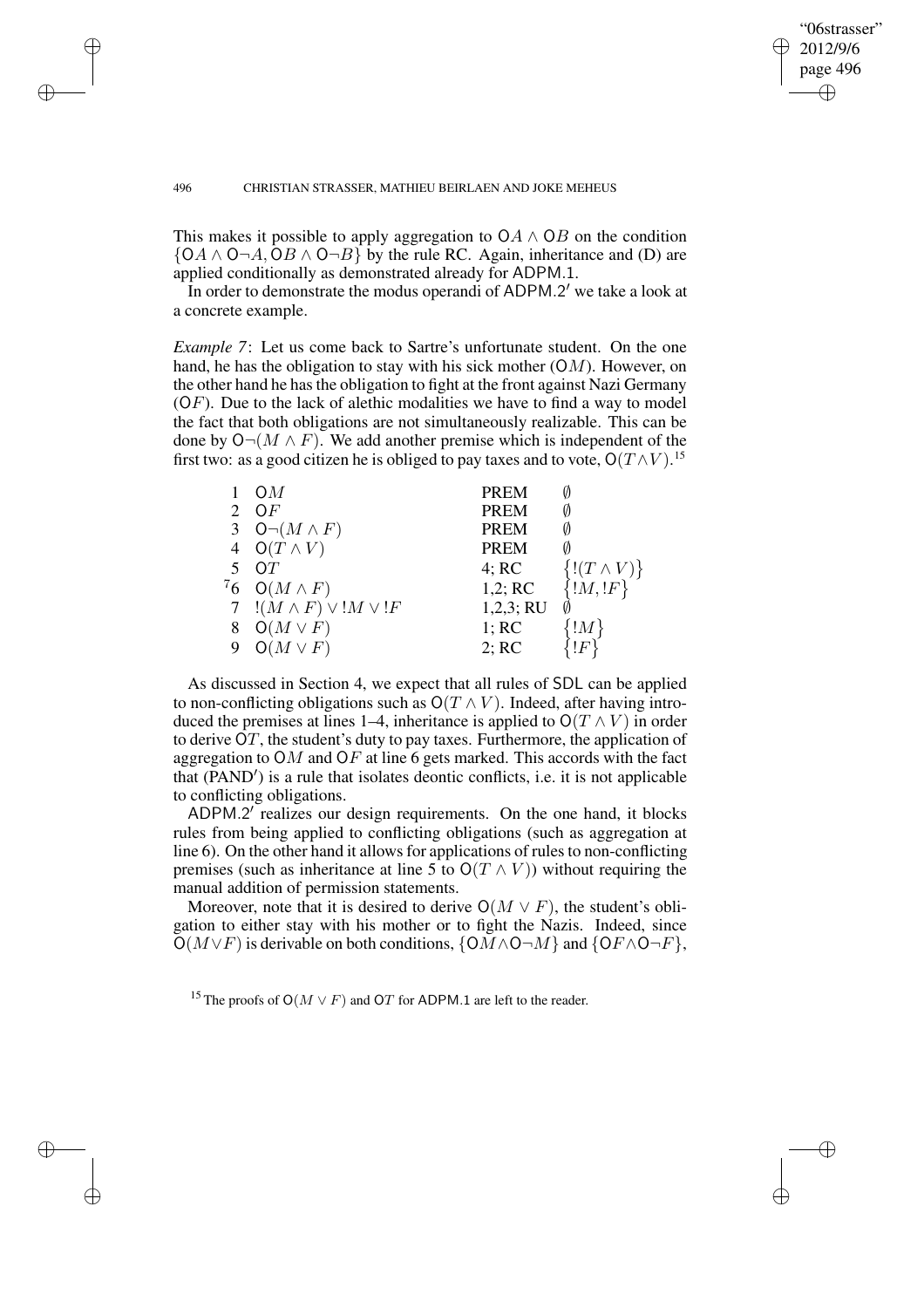✐

✐

✐

✐

lines 8 and 9 are not marked. Similarly for instance  $O(T \wedge (M \vee F))$  and  $O(V \wedge (M \vee F))$  are derivable.

 $\rightarrow$ 

 $\rightarrow$ 

✐

✐

In contrast, using one of the DPM logics, the user would have to add manually  $P(T \wedge V)$  to the premises in order to derive OT. Furthermore, it is unclear how to derive  $O(M \vee F)$  in DPM. Only by adding either PM or  $PF$  permitted inheritance is applicable to  $OM$  or resp. OF. However, there is no reason to prefer  $PM$  over  $PF$  or vice versa. Moreover, would the user add both of them, it may lead to explosion. Consider the case where also  $P\neg(M \wedge F)$  is a premise. It can be argued that, since M and F cannot be mutually realized an agent is allowed either to bring about not- $M$  or to bring about not- $F$ . However, in view of the final derivability of the formula at line 7, this leads to the derivability of  $(OM \wedge O \neg M) \vee (OF \wedge O \neg F)$ . In case the user would have added both,  $PM$  and  $PF$ , explosion would result.

*Example* 8: ADPM.2' leads to similar results in examples 1, 2, 4 and 5 as ADPM.1:

> $\mathsf{O}A,\mathsf{O} \neg A,\mathsf{O}(B\wedge C)\vdash_{\mathsf{ADPM}.2'}\mathsf{O}B,\mathsf{P}B$  $O\neg A$ ,  $O(A \land B)$  ⊬<sub>ADPM.2</sub>,  $OB$  $\mathsf{O}(A \land B), \mathsf{O}(\neg A \land B) \vdash_{\mathsf{ADPM}.2'} \mathsf{O} B$  $O(A \wedge B)$ ,  $O(\neg A \wedge C)$   $\vdash$  ADPM.2'  $OB$ , OC  $\mathsf{O}(A \land B), \mathsf{O}(\neg A \land C) \vdash_{\mathsf{ADPM}.2'} \mathsf{O}(B \lor C)$

*Example* 9: A difference between ADPM.2' and ADPM.1 is in the handling of the premise set consisting of OA, O¬A and O( $A \wedge B$ ):

| $1 \Omega A$            | PREM                |                            |
|-------------------------|---------------------|----------------------------|
| 2 $O\neg A$             | PREM                |                            |
| $3 \quad O(A \wedge B)$ | PREM 0              |                            |
| 4 $OA \wedge O \neg A$  | 1,2; RU $\emptyset$ |                            |
| 5 OB                    |                     | 3; RC $\{!(A \wedge B)\}\$ |

As explicated in Example 3, due to the unrestricted aggregation principle that is valid in DPM.1, ! $(A \wedge B) \vee$ ! $(\neg A \wedge B)$  is a minimal Dab-consequence in DPM.1. Note that we cannot derive this Dab-formula in ADPM.2'. With the weaker aggregation principle of ADPM.2' the argument explicated in the proof of Example 3 is not valid in ADPM.2'. The reason is that at line 6 aggregation is applied to OB and  $O\neg A$ . However,  $O\neg A$  conflicts with OA and thus  $(PAND')$  is not applicable to it.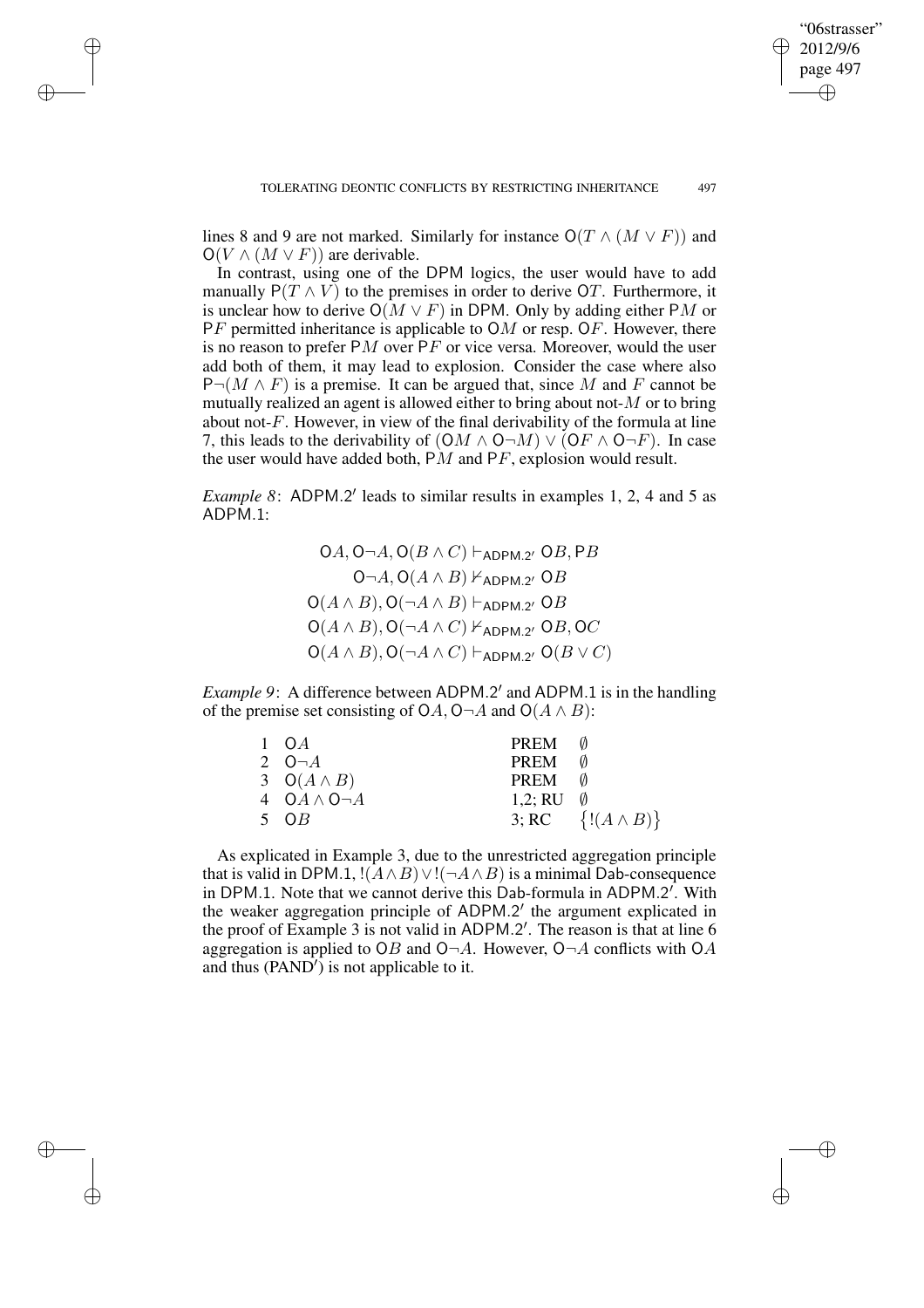# 8. *Some Meta-Theoretical Properties*

 $\rightarrow$ 

 $\rightarrow$ 

✐

✐

This section features some meta-theoretic properties of the introduced logics. The meta-theory of adaptive logics in standard format equips our systems immediately with soundness and completeness (see Theorem 4). As desired, the adaptive strengthenings are conflict-tolerant.

"06strasser" 2012/9/6 page 498

✐

✐

✐

✐

*Theorem* 6: Where  $\alpha \in \{1, 2^{\prime}\}$ , none of Goble's explosion principles (DEX), (DEX-1)*–*(DEX-3) *is valid in* ADPM.α*.*

*Theorem* 7: *Where*  $\alpha \in \{1, 2^l\}$ *, the upper limit logic of* ADPM. $\alpha$  *is* SDL.

*Corollary 1*: *Where*  $\alpha \in \{1, 2'\}$ , ADPM. $\alpha$  *satisfies* ( $\star$ )*.* 

We introduced another, in a sense more demanding criterion,  $(\star \star)$ . For SDL-consistent premise sets the given logics should have the same derivative power as SDL. This criterion is not fulfilled by the DPM logics. However, as the following Corollary shows, it is fulfilled by our adaptive strengthenings. The Corollary is a direct consequence of Theorem 5 and Theorem 7.

*Corollary* 2: *Where*  $\alpha \in \{1, 2'\}$ , ADPM. $\alpha$  *satisfies* (\*\*)*.* 

## 9. *Shortcomings and Related Work*

The starting point and main motivation of this paper was to present a technically straightforward way to equip Goble's DPM systems with a defeasible mechanism that strengthens the logics in a non-monotonic fashion. In this section, we point out some parallels and differences between the ADPM. $\alpha$ -systems resulting from our enterprise on the one hand, and existing approaches for dealing with deontic conflicts on the other hand.

The behavior of ADPM.1 explicated in examples 1–5 may suggest that the consequence set of ADPM.1 can be characterized in the following way: OB is a consequence of a set of obligations  $\{OA \mid A \in \Gamma\}$  (where  $\Gamma$  is a set of propositions) iff A is (classically) derivable from each maximal consistent subset<sup>16</sup> of  $\Gamma$ , or A is in  $\Gamma^{\wedge}$ , where  $\Gamma^{\wedge}$  is the closure of  $\Gamma$  under the aggregation rule. In this formulation we need to consider  $\Gamma^{\wedge}$  instead of  $\Gamma$ since the unrestricted aggregation rule of ADPM.1 allows to derive OB for each  $B \in \Gamma^{\wedge}$ . This characterization is similar to approaches making use of

<sup>16</sup> A subset  $\Gamma'$  of  $\Gamma$  is maximally consistent iff  $\Gamma'$  is consistent and for every consistent  $\Gamma'' \subseteq \Gamma$ , if  $\Gamma' \subseteq \Gamma''$  then  $\Gamma'' = \Gamma'$ .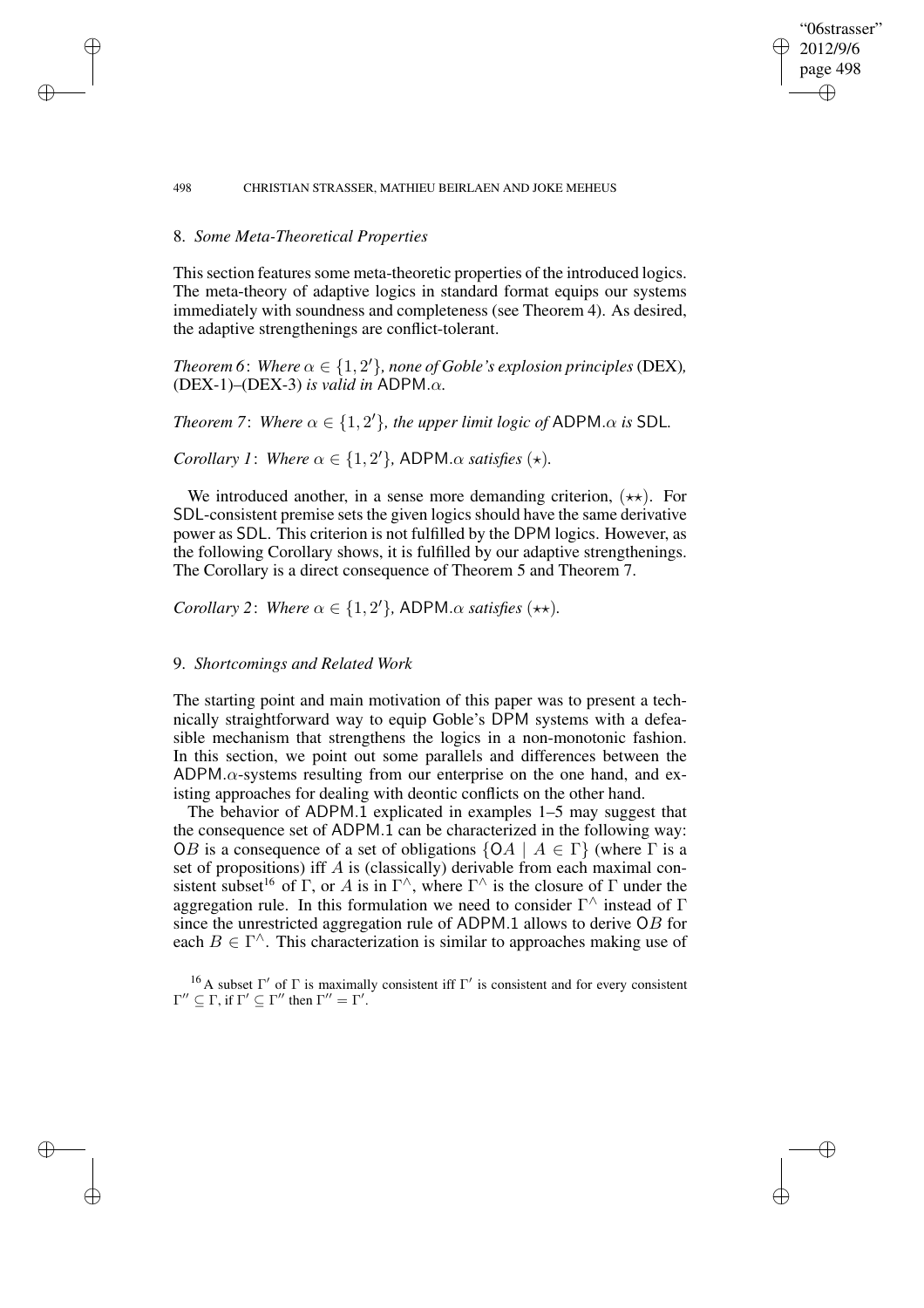maximally consistent subsets with a 'skeptical' operator for obligation, e.g. [17, 18] or the "full meet constraint output" of Input/Output logics in [19].<sup>17</sup>

 $\rightarrow$ 

 $\rightarrow$ 

✐

✐

However, there are more complex settings which show that ADPM.1 is too weak.<sup>18</sup> It is a question for future research to find ways to strengthen this logic so that the rationale above is realized and a defeasible proof theory is obtained for the well-known conflict-tolerant approach in terms of maximal consistent subsets.

We have mentioned that for examples 1, 2, 4, and 5 ADPM.2' has a similar behavior as ADPM.1. This may suggest that the consequences of ADPM.2' can be characterized as follows:  $OB$  is a consequence of a set of obligations  ${O(A \mid A \in \Gamma}$  iff A is in  $\Gamma$  or it is (classically) derivable from each maximal consistent subset of Γ. However, again there are examples in which the consequence set of ADPM.2' is too weak (see Footnote 18).

Moreover, we have already mentioned the rather peculiar asymmetry of ADPM.2' in the handling of the premise sets  $\Gamma_1 = \{OA, O \neg A, O(A \wedge B)\}$ and  $\Gamma_2 = \{O \neg A, O(A \land B)\}\$  (see Example 9). While in the first case  $OB$  is derivable, in the second case it isn't. One way to make the behavior of ADPM.2' more coherent is to restrict inheritance in the lower limit logic more severely by also blocking it from obligations that display "subconflicts", i.e. conflicts concerning subformulas of two obligations. In our example inheritance should be blocked from  $O(A \wedge B)$  since this conflicts with  $O-A$ . In the adaptive system this would be mirrored by a type of abnormality that is not only restricted to direct conflicts but also considers conflicts such as the one between  $O(A \wedge B)$  and  $O\neg A$ . A deontic adaptive logic that takes into account such conflicts can be found in [21].

The treatment of  $\Gamma_1$  points also to another direction. Namely to design an adaptive logic for which OB is derivable from a set of obligations  ${OA \mid}$  $A \in \Gamma$  iff A is (classically) derivable from some maximal consistent subset of  $\Gamma$  and A is consistent with all maximal consistent subsets of  $\Gamma$ <sup>19</sup>. One way to realize this is to adjust the restricted inheritance principle in the following

<sup>17</sup> In the deontic logic literature on maximally consistent subsets, skeptical operators are contrasted with more 'credulous' operators. The latter allow one to derive the obligation OA as soon as A is derivable from some maximal consistent subset of  $\Gamma$  (see e.g. [33, 17] or the "full join constraint output" of Input/Output logics in [19]) while the former allow to derive OA iff A is derivable in all maximal consistent subsets of  $\Gamma$ .

<sup>18</sup> One such counterexample is given by the premise set {OA, OB, O $\neg$ ( $A \wedge B$ ), O( $\neg$ ( $A \wedge B$ )  $B) \wedge D$ ), O( $C_1 \wedge C_2$ )}. Here it is not possible to derive O $C_1$  by means of ADPM.1 or  $A\overset{\cdot}{\mathsf{DPM}}.\overset{\cdot}{2}'.$ 

<sup>19</sup> In a non-deontic setting, this approach was taken up by Rescher & Manor in their definition of an 'argued' consequence relation [26]. Adaptive characterizations of Rescher & Manor's consequence relations are given in [2, 5].

"06strasser" 2012/9/6 page 499

✐

✐

✐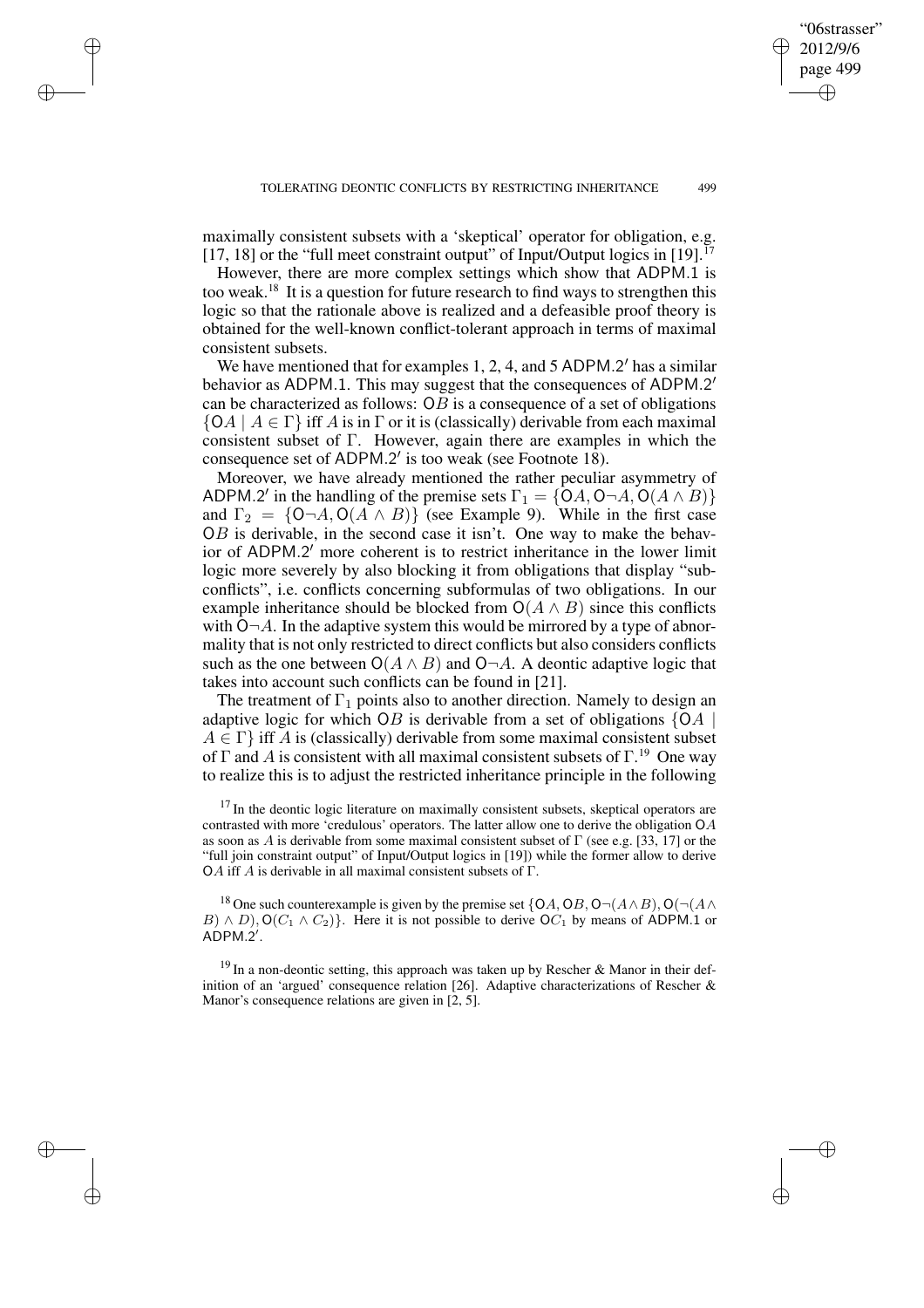✐

✐

✐

✐

way. Instead of applying inheritance if the antecedent is consistent the idea is to apply inheritance if the consequent is consistent:

If 
$$
\vdash A \supset B
$$
, then  $OA \supset (PB \supset OB)$ .

We will investigate in these systems in the future.

Recently various other adaptive deontic systems have been presented. In [20] and the forthcoming [21] strictly non-aggregative deontic logics were adaptively strengthened. These systems are based on the lower limit logic  $P_eSDL_a$  from [13]. Two modalities are used:  $O_e$  and  $O_a$  where the former e.g. expresses obligations that stem from some authority while the latter expresses obligations upon which all authorities agree. These systems validate full inheritance but have no aggregation for the  $O_e$ -operator. In [24] these systems are formulated in the prioritized format for adaptive logics from  $[23]$ <sup>20</sup> This way they are able to deal with preferences among obligations. The abnormalities used in all of the systems mentioned in this paragraph are of a more complex nature since they also take into account conflicts between subformulas of obligations. One advantage of the systems presented in the present paper is that by means of ADPM.1 and ADPM.2' we are able to derive  $O(A \vee B)$  from  $OA$ ,  $OB$  and  $O\neg(A \wedge B)$ . This 'disjunctive solution' has been defended for instance in [10, 18]. Moreover, deontic adaptive logics have been devised that are based on paraconsistent modal logics [9, 8]. This approach has also been applied to a multi-agent setting [6, 7].

In the meantime some other systems have been devised that offer generalizations of the logics presented in the present paper.

Lou Goble presented in [14] conditional versions of his DPM systems. Also there he operates with a restricted version of the inheritance principle. The adaptive handling of inheritance and aggregation introduced in this paper can be applied in the conditional context straightforwardly. Similarly, an adaptive approach can be used in order to apply strengthening the antecedent (if  $O(A | B)$ , then  $O(A | B \wedge C)$ ) "as much as possible", i.e., to apply it whenever the factual premises do no describe an exceptional situation. This has been presented in [30].

One problem for conditional deontic logics is related to the detaching of conditional obligations. Given a conditional obligation to bring about A if B is the case, written  $O(A | B)$ , and given that the condition B is fulfilled, one may want to derive the 'actual obligation' to bring about A. However, detachment is not universally valid, there are exceptional circumstances in which doing what normally would be forbidden is permitted or even obligatory. Again, applying adaptively detachment to  $O(A | B)$  and B "as much

 $^{20}$  See also [25] for relations of this format to other ways of prioritizing adaptive logics.

 $\rightarrow$ 

 $\rightarrow$ 

✐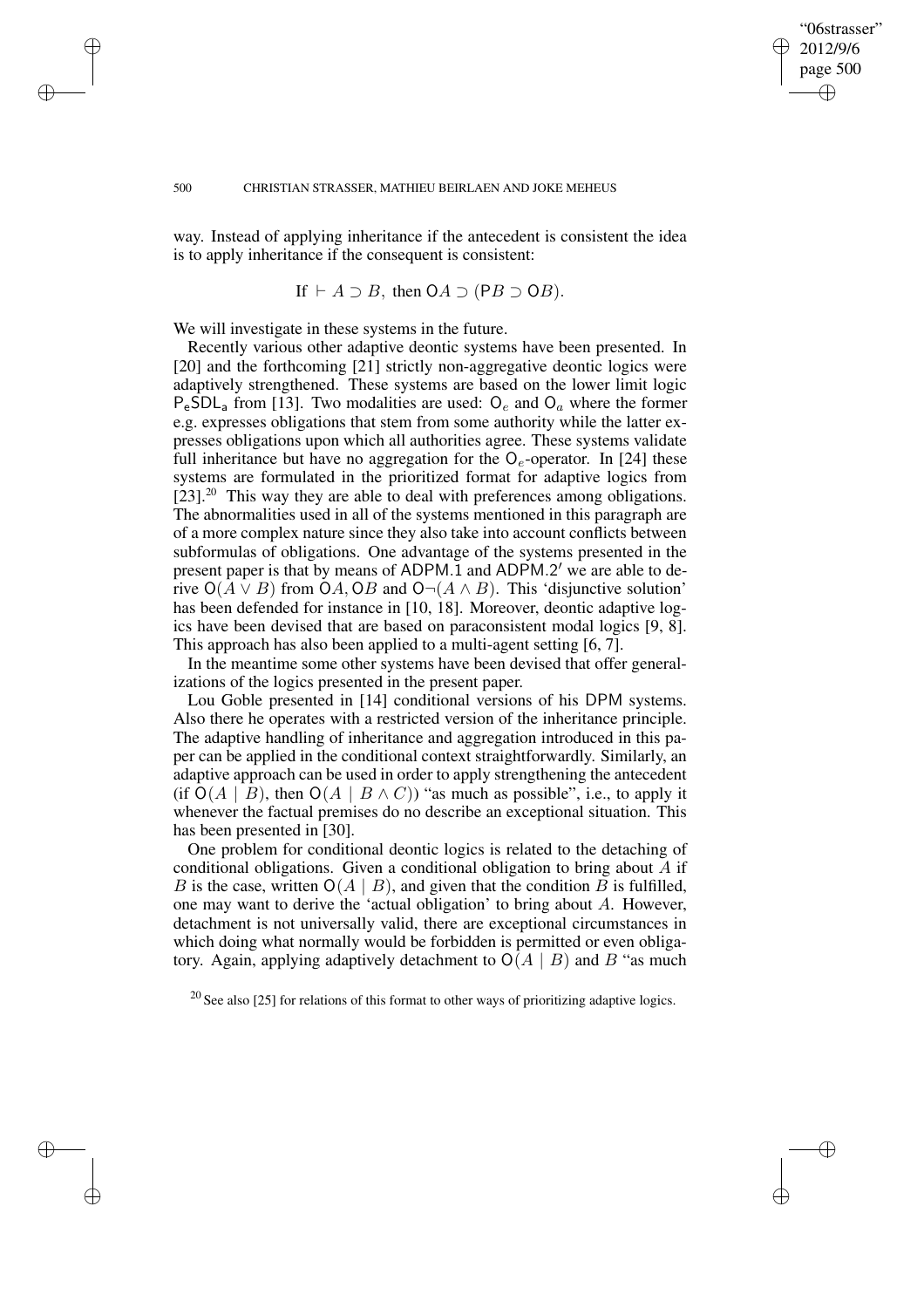✐

✐

✐

✐

as possible" leads to solutions to this problem. Furthermore, the semantics with an actual world introduced in this paper can easily be generalized for the conditional case. This way factual premises can be handled semantically. This application of adaptive logics has been presented in [31].

### 10. *Conclusion*

 $\rightarrow$ 

 $\rightarrow$ 

✐

✐

In this paper the adaptive strengthenings ADPM.1 and ADPM.2' of Goble's conflict-tolerant logic DPM.1 and our variant DPM.2' of Goble's DPM.2 were introduced. We have demonstrated various advantages of the adaptive systems:

– ADPM. $\alpha$  (where henceforth  $\alpha \in \{1, 2'\}$ ) is significantly stronger than DPM. $\alpha$ . It is not just the case that adding (D) to the axiomatization leads to equivalent systems to SDL. Moreover, for any SDL-consistent premise set, ADPM. $\alpha$  leads to the same consequence set as SDL. Furthermore, ADPM. $\alpha$ applies restricted inheritance "as much as possible". In contrast, in Goble's system many permission statements have to be added by the user in order to apply the inheritance principle. The needed permission statements are generated automatically in the adaptive systems. This brings us to another point:

– The adaptive systems ADPM. $\alpha$  have the design virtue that the logics model all the reasoning for the user. In contrast, in DPM. $\alpha$  the user not just has to interfere in order to enable as much consequences as possible (by adding permission statements). Moreover, finding out what permission statements are harmless and may be added to a given premise set involves advanced reasoning by the user. This is especially the case for complicated setups.

– The meta-theory of adaptive logics in standard format is well-established and actively researched. Many key-features do not have to be proven (anymore) for the ADPM. $\alpha$  logics since they have been shown to be valid for all adaptive logics in standard format. For instance the completeness and soundness of ADPM. $\alpha$  follows immediately from the completeness and soundness of DPM. $\alpha$ .

– The dynamic adaptive proofs mirror actual reasoning processes. While the insight in a given premise set grows, some lines of the proof may get marked, others unmarked due to the fact that their conditions turn out to be (not) trustworthy. Furthermore, the adaptive proofs are able to deal with new information in the form of new premises and thus to handle the defeasibility that comes with it.

The disadvantages of ADPM.1 and ADPM.2' were discussed in Section 9. The main drawback of ADPM.1 is that its consequence relation is rather weak compared to some existing systems from the literature. Moreover, both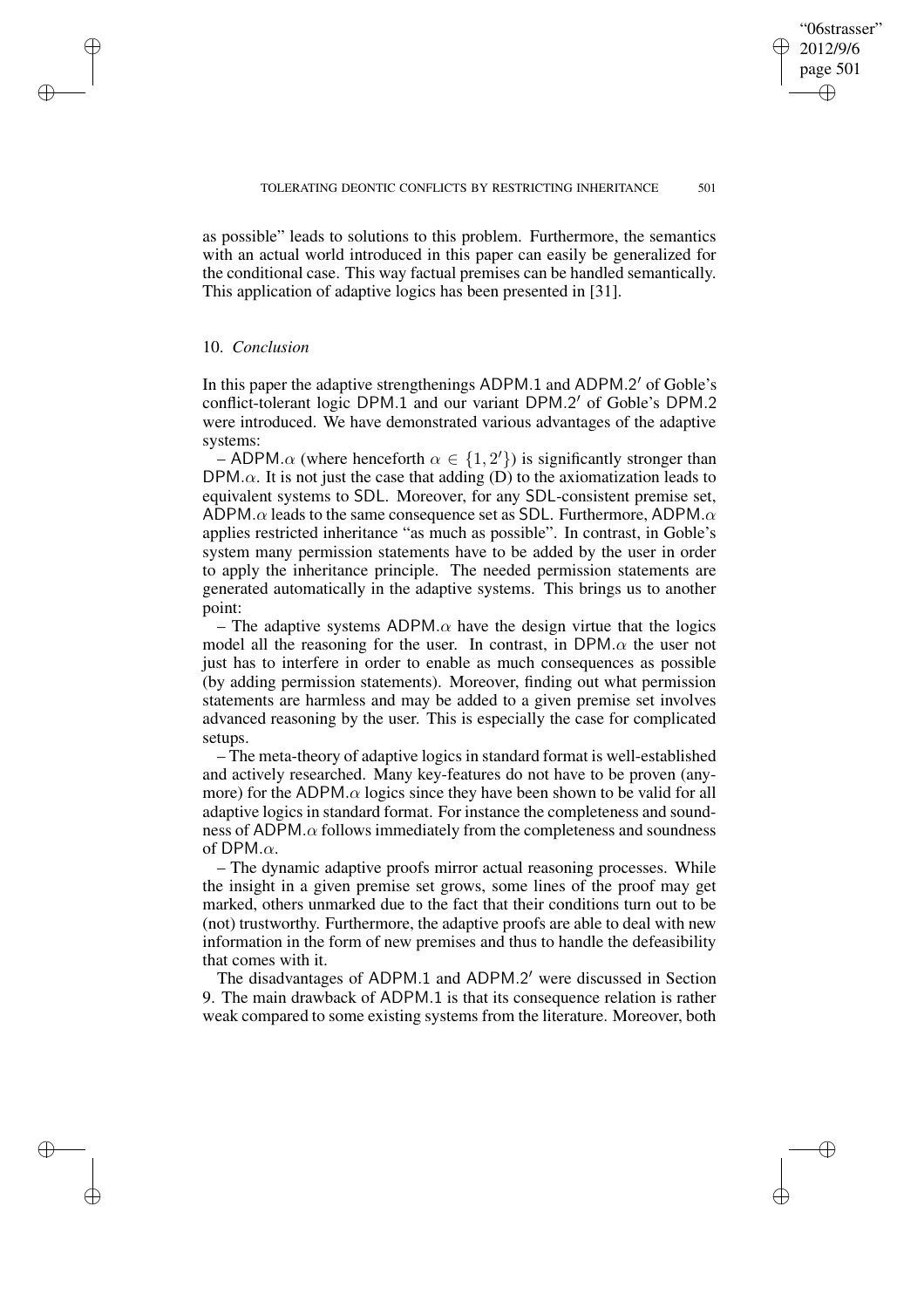✐

✐

#### 502 CHRISTIAN STRASSER, MATHIEU BEIRLAEN AND JOKE MEHEUS

ADPM.1 and ADPM.2' are not always consequential in their treatment of some (complex) examples. We hope to overcome these problems in the near future by investigating in detail the suggestions for improvement presented in Section 9.

### *Appendix*

 $\rightarrow$ 

✐

✐

✐

In order to prove soundness and completeness with respect to our semantics for DPM, we will show that it is equivalent to Goble's original DPM semantics. Since the authors in [28] have proven soundness and strong completeness for Goble's semantics this is sufficient.

Goble's original neighborhood semantics is very similar to the one presented here: the key difference is that we employ an actual world. Where frames are defined as before, an F-G-model M is a pair  $\langle F, v \rangle$  where F is a frame and  $v : \mathcal{S} \to \varphi(W)$  as before. The essential difference concerns the definition of model-validity. While in our semantics it is defined in terms of validity with respect to the actual world, in Goble's semantics it is defined in terms of validity with respect to all given worlds:  $M \models^G A$  iff  $M, w \models A$ for all  $w \in W$ . All other definitions concerning validity are analogous. For a given frame  $F = \langle W, O \rangle$  and  $\Gamma \subseteq W$ ,  $\Gamma \Vdash^G_F A$  iff for all F-G-models M and for all  $w \in W$ , if  $M, w \models B$  for all  $B \in \Gamma$ , then  $M, w \models A$ . Moreover, where  $\alpha \in \{1, 2'\}, \Gamma \Vdash_{\text{DPM}.\alpha}^{\dot{G}} A$  iff  $\Gamma \Vdash_{F}^{G} A$  for all DPM. $\alpha$ -frames F. Schröder and Pattinson have shown the following strong completeness and soundness result in [28]:

*Theorem* 8: *Where*  $\alpha \in \{1, 2'\}$  *and*  $\Gamma \subseteq W$ ,  $\Gamma \Vdash_{\text{DPM}.\alpha}^G A$  *iff*  $\Gamma \vdash_{\text{DPM}.\alpha} A$ *.* 

*Theorem 9: Where*  $\alpha \in \{1, 2'\}$  *and*  $\Gamma \subseteq W$ ,  $\Gamma \Vdash_{\mathsf{DPM}_{\alpha}}^G A$  *iff*  $\Gamma \Vdash_{\mathsf{DPM}_{\alpha}} A$ .

*Proof.* Let F be the class of DPM. $\alpha$ -frames. " $\Leftarrow$ ": Let  $\Gamma \Vdash_{\text{DPM}.\alpha} A$  and  $F = \langle W, \mathcal{O} \rangle \in \mathcal{F}$ . Suppose there is an F-G-model  $M = \langle F, v \rangle$  and a world  $w \in W$  for which  $M, w \not\models A$  and  $M, w \models B$  for all  $B \in \Gamma$ . Note that  $M' = \langle F, v, w \rangle$  is a DPM. $\alpha$ -model of  $\Gamma$  for which  $M' \not\models A, -a$ contradiction.

" $\Rightarrow$ ": Let  $\Gamma \Vdash_{\text{DPM}_{\alpha}}^G A$ . Suppose for some frame  $F = \langle W, \mathcal{O} \rangle \in \mathcal{F}$  there is an F-model  $M_w = \langle F, v, w \rangle$  of  $\Gamma$  for which  $M_w \not\models A$ . Let  $M = \langle F, v \rangle$ . Note that  $M, w \models B$  for all  $B \in \Gamma$  and  $M, w \not\models A, \text{---}$  a contradiction.

*Proof of Theorem 3 (Soundness and Completeness).* Follows immediately by Theorem 8 and Theorem 9.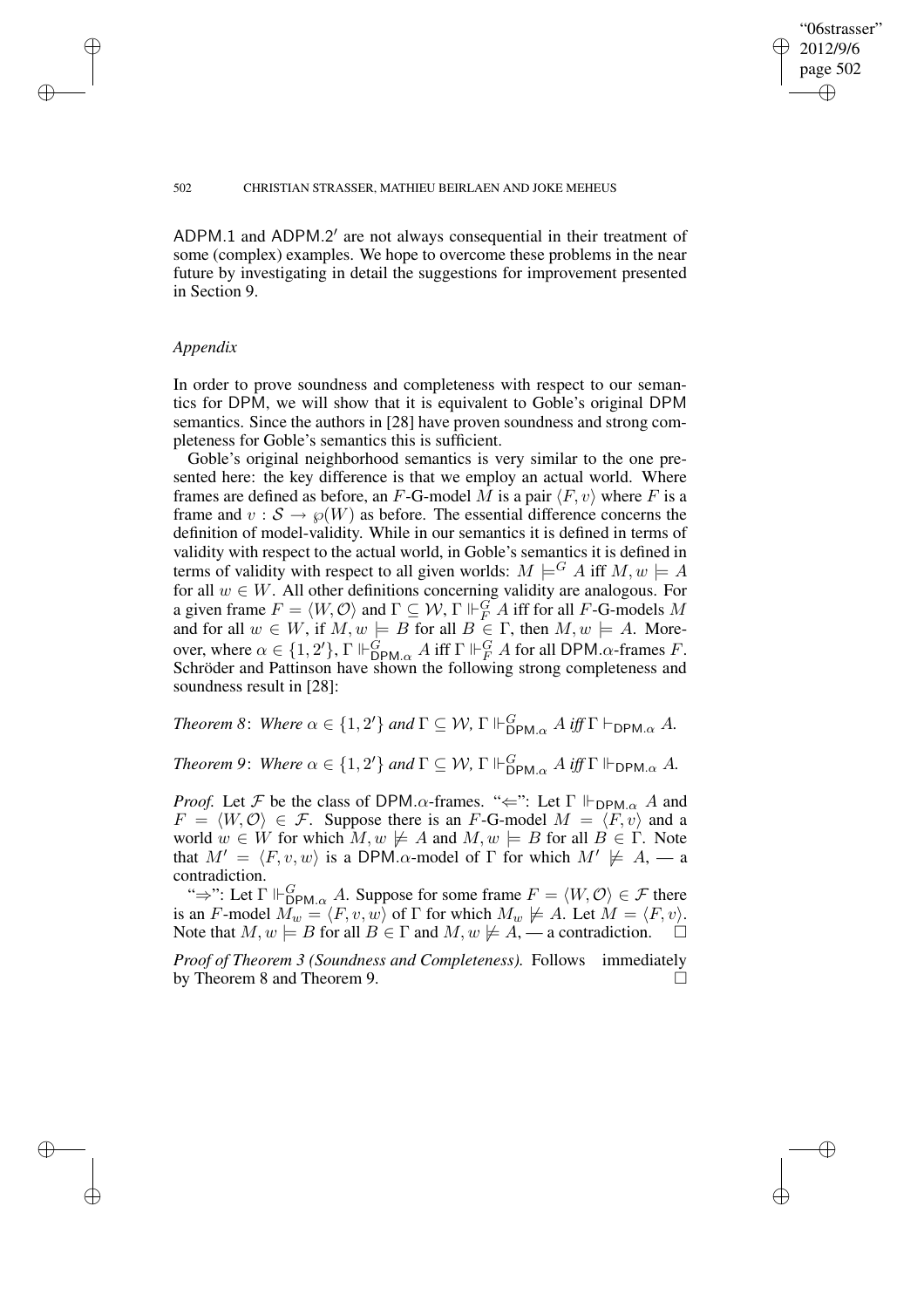✐

✐

✐

✐

*Proof of Theorem 2.* For DPM.1 this has already been shown by Goble in [14]. Note that (D) together with (PAND) results in (AND). Since DPM.1 strengthened by (D) has the same corresponding consequence relation as SDL, it also validates (N). Thus, DPM.1 strengthened by (D) and DPM.2' strengthened by (D) have the same corresponding consequence relation. Thus, DPM.2' strengthened by (D) has the same corresponding consequence relation as SDL.

✐

✐

✐

✐

*Proof of Theorem 6.* Let us first consider the case for ADPM.2'. Let  $W =$  $\wp(S)$  and  $p_1$  and  $p_2$  are sentential letters. We define

$$
W_a = \{ w \in W \mid p_1 \notin w, p_2 \notin w \},
$$
  
\n
$$
W_b = \{ w \in W \mid p_1 \notin w, p_2 \in w \},
$$
  
\n
$$
W_c = \{ w \in W \mid p_1 \in w, p_2 \notin w \},
$$
  
\n
$$
W_d = \{ w \in W \mid p_1 \in w, p_2 \in w \}.
$$

We define a frame  $F = \langle W, O \rangle$  where  $\mathcal{O}_w = \{W_a \cup W_b, W_c \cup W_d, W\}$ for all  $w \in W$ . Note that F is a DPM. 2'-frame. Let  $M = \langle F, v, \mathbb{Q} \rangle$ where  $v(p_i) = \{w \in W \mid p_i \in w\}$  and @ is any world in W. Note first that  $M \models \dot{O}p_1, O \neg p_1, O \top, P \top, P(p_1 \land p_2)$  and  $M \not\models O(p_1 \land p_2)$ . Thus, M models a counter-instance to (DEX), (DEX-1)–(DEX-3). Note furthermore that M is a minimally abnormal model of  $\{Op_1, O\neg p_1\}$  and also of  $\{Op_1, O\neg p_1, O\neg$ ,  $P\neg$ } since  $Ab(M) = \{OA \land O\neg A \mid A \equiv p_1\}$  and  $\{Op_1, O\neg p_1\} \vdash_{\textsf{DPM}.2'} A \text{ for all } A \in \textsf{Ab}(M).$ 

The proof for ADPM.1 is similar. Where  $W = \wp(S)$  and  $v : S \to \wp(W)$ ,  $p_i \mapsto \{w \in W \mid p_i \in w\}$ , we define a frame  $F = \langle W, \mathcal{O} \rangle$  where for all  $w \in W$ ,

$$
\mathcal{O}_w = \{W' \mid W' \supseteq v(p_1)\} \cup \{\emptyset\}
$$

Note that F is a DPM.1-frame. Let  $M = \langle F, v, \mathbb{Q} \rangle$  where  $\mathbb{Q}$  is any world in W. Evidently,  $M \models \mathsf{Op}_1, \mathsf{OT}, \mathsf{OL}, \mathsf{P}p_1, \mathsf{P}p_2$  and  $M \not\models \mathsf{Op}_2$ . Thus,  $M$  models a counter-instance to (DEX), (DEX-1)–(DEX-3). Also,  $M$  is a minimally abnormal model of  $\{OT, O \perp\}$  and of  $\{OT, O \perp, Op_1, Pp_1\}$  since  $Ab(M) = \{OA \wedge O \neg A \mid A \equiv \top \}$  and  $\{OT, O \bot \} \vdash_{DPM.1} A$  for all  $A \in Ab(M).$ 

*Proof of Theorem 1.* Due to the fact that all adaptively selected models are models of the lower limit logic, the counter-models to (DEX) and (DEX-1)– (DEX-3) constructed for ADPM.1 and ADPM.2' in the proof of Theorem  $6$ are also counter-models for DPM.1 and DPM.2'. Theorem 1 was proven for DPM.2 by Goble in [14].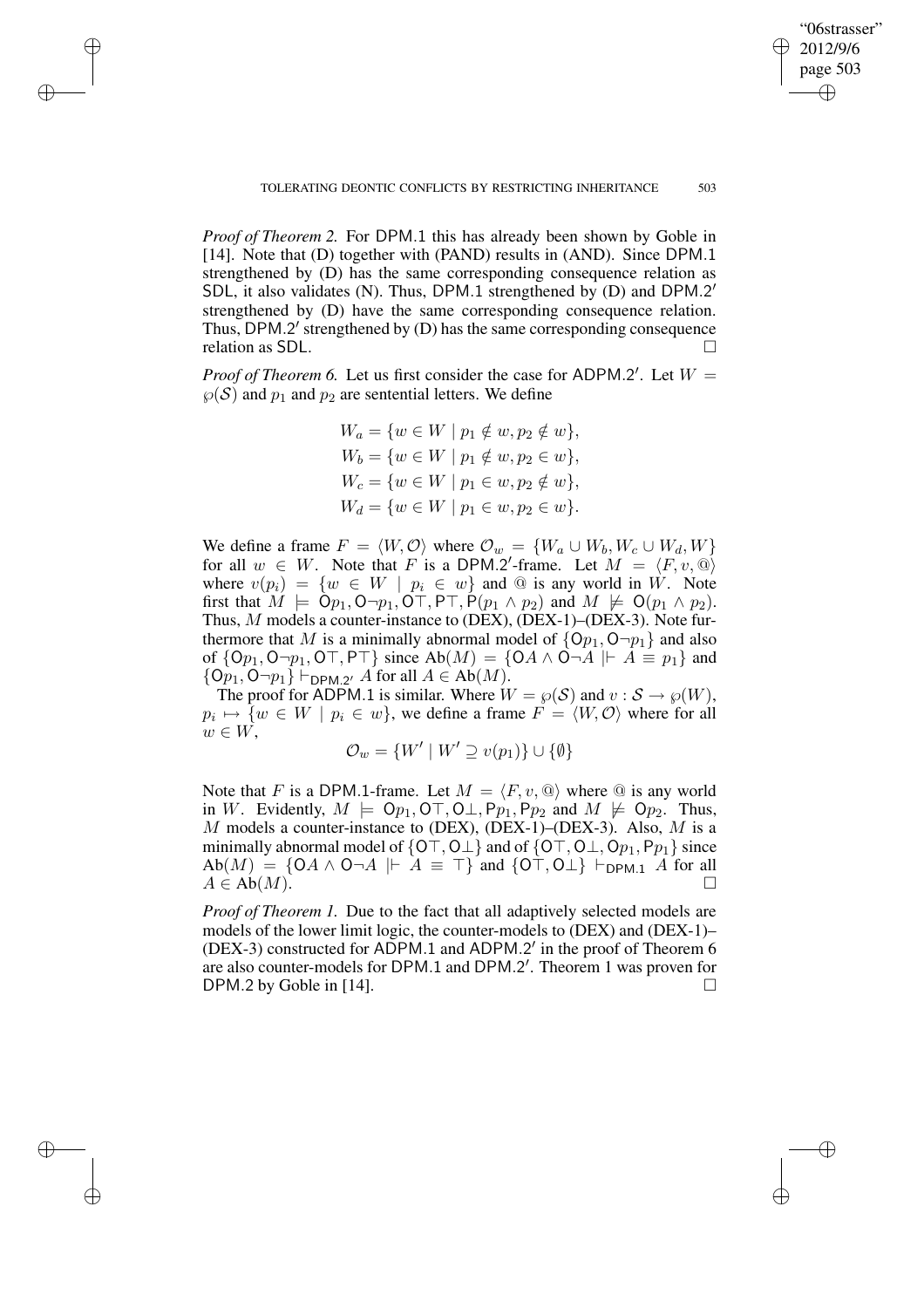"06strasser" 2012/9/6 page 504 ✐ ✐

✐

✐

### 504 CHRISTIAN STRASSER, MATHIEU BEIRLAEN AND JOKE MEHEUS

✐

✐

✐

✐

*Proof of Theorem 7.* Given a  $\Gamma \subseteq W$  we have to show that  $\Gamma \cup \{\neg (\mathsf{OA} \land \mathsf{A}\})$  $(\mathsf{O}\neg A) \mid A \in \mathcal{W}$   $\vdash_{\mathsf{DPM}.\alpha} B$  iff  $\Gamma \vdash_{\mathsf{SDL}} B$ . Note that  $\vdash_{\mathsf{DPM}.\alpha} \neg(\mathsf{O} A \land \mathsf{O})$  $(\mathsf{O}\neg A)\equiv(\mathsf{O} A\supset\mathsf{P} A)$ . Thus,  $\Gamma\cup\{\neg(\mathsf{O} A\wedge \mathsf{O}\neg A)\}\vdash_{\mathsf{DPM}.\alpha} B$  iff  $\Gamma\vdash_{\mathsf{DDPM}.\alpha}$ B where DDPM. $\alpha$  is DPM. $\alpha$  enriched by (D). However, since by Theorem 2 DDPM. $\alpha$  has the same corresponding consequence relation as SDL, we are finished.

*Proof of Corollary 1.* For SDL-consistent premise sets Γ this is an immediate consequence of Corollary 2. Let  $\Gamma \subseteq W$  be SDL-inconsistent. Where DADPM. $\alpha$  (resp. DDPM. $\alpha$ ) is ADPM. $\alpha$  (resp. DPM. $\alpha$ ) enriched by (D) and  $\Gamma' = \Gamma \cup \{OA \supset PA \mid A \in W\}$ , note that  $\mathcal{M}_{SDL}(\Gamma) = \emptyset$  $\mathcal{M}_{\mathsf{DDPM}.\alpha}(\Gamma) = \mathcal{M}_{\mathsf{DPM}.\alpha}(\Gamma') \supseteq \mathcal{M}_{\mathsf{ADPM}.\alpha}(\Gamma') = \mathcal{M}_{\mathsf{DADPM}.\alpha}(\Gamma).$ 

> Centre for Logic and Philosophy of Science Ghent University

E-mail: {christian.strasser, mathieu.beirlaen, joke.meheus}@UGent.be

# REFERENCES

- [1] Diderik Batens. Towards the unification of inconsistency handling mechanisms. *Logic and Logical Philosophy*, 8:5–31, 2000. Appeared 2002.
- [2] Diderik Batens. A strengthening of the Rescher–Manor consequence relations. *Logique et Analyse*, 183–184:289–313, 2003. Appeared 2005.
- [3] Diderik Batens. A universal logic approach to adaptive logics. *Logica Universalis*, 1:221–242, 2007.
- [4] Diderik Batens. *Adaptive Logics and Dynamic Proofs. Mastering the Dynamics of Reasoning, with Special Attention to Handling Incon*sistency. 201x. Online draft available at http://logica.ugent. be/adlog/book.html.
- [5] Diderik Batens and Timothy Vermeir. Direct dynamic proofs for the Rescher–Manor consequence relations: The flat case. *Journal of Applied Non-Classical Logics*, 12:63–84, 2002.
- [6] Mathieu Beirlaen and Christian Straßer. A paraconsistent multi-agent framework for dealing with normative conflicts. In Joao Leite, Paolo Torroni, Thomas Agotnes, Guido Boella, and Leon van der Torre, editors, *Computational Logic in Multi-Agent Systems*, Lecture Notes in Computer Science., pages 312–329. Springer, 2011.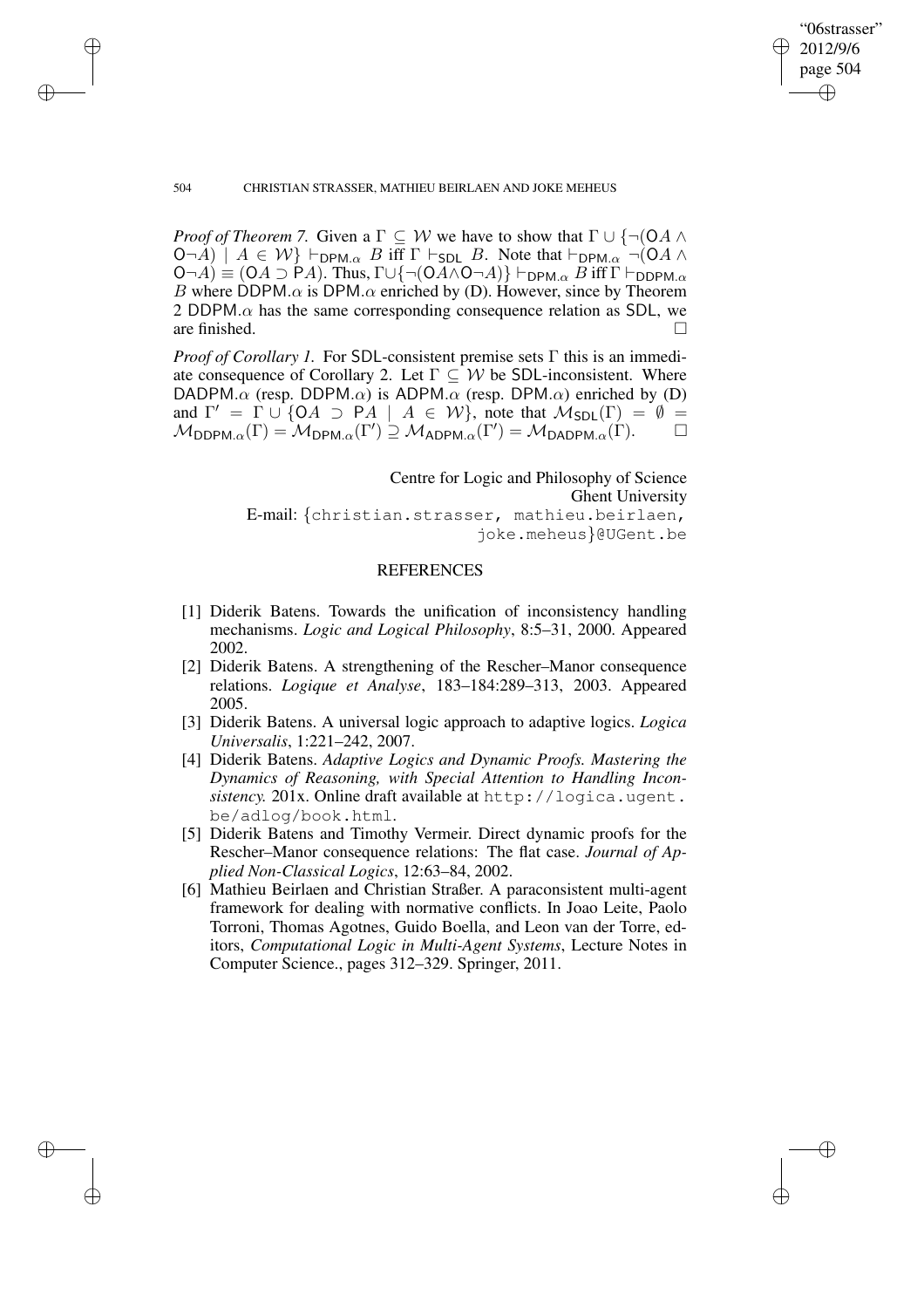✐

✐

✐

✐

[7] Mathieu Beirlaen and Christian Straßer. Nonmonotonic reasoning with normative conflicts in multi-agent deontic logic. *Journal of Logic and Computation*, 201x. Forthcoming.

✐

✐

✐

- [8] Mathieu Beirlaen and Christian Straßer. Two adaptive logics of normpropositions. *Journal of Applied Logic*, 201x. Forthcoming.
- [9] Mathieu Beirlaen, Christian Straßer, and Joke Meheus. An inconsistency-adaptive deontic logic for normative conflicts. *Journal of Philosophical Logic*, 201x. Forthcoming. DOI:10.1007/s10992-011-9221-3
- [10] David Brink. Moral conflict and its structure. *The Philosophical Review*, 103:215–247, 1994.
- [11] Newton Da Costa and Walter Carnielli. On paraconsistent deontic logic. *Philosophia*, 16(3):293–305, December 1986.
- [12] Bas C. Van Fraassen. Values and the heart's command. *Journal of Philosophy*, 70(1):5–19, 1973.
- [13] Lou Goble. Multiplex semantics for deontic logic. *Nordic Journal of Philosophical Logic*, 5:113–134, 2000.
- [14] Lou Goble. A proposal for dealing with deontic dilemmas. In Alessio Lomuscio and Donald Nute, editors, *DEON*, volume 3065 of *Lecture Notes in Computer Science*, pages 74–113. Springer, 2004.
- [15] Lou Goble. A logic for deontic dilemmas. *Journal of Applied Logic*, 3:461–483, 2005.
- [16] Christopher W. Gowans, editor. *Moral Dilemmas*. Oxford University Press, New York, 1987.
- [17] Jörg Hansen. Conflicting imperatives and dyadic deontic logic. *Journal of Applied Logic*, 3:484–511, 2005.
- [18] John F. Horty. Reasoning with moral conflicts. *Noûs*, 37(4):557–605, 2003.
- [19] David Makinson and Leendert van der Torre. Constraints for Input/Output logics. *Journal of Philosophical Logic*, 30(2):155–185, April 2001.
- [20] Joke Meheus, Mathieu Beirlaen, and Frederik Van De Putte. Avoiding deontic explosion by contextually restricting aggregation. In Guido Governatori and Giovanni Sartor, editors, *DEON (10th International Conference on Deontic Logic in Computer Science)*, volume 6181 of *Lecture Notes in Artificial Intelligence*, pages 148–165. Springer, 2010.
- [21] Joke Meheus, Mathieu Beirlaen, Frederik Van De Putte, and Christian Straßer. Non-adjunctive deontic logics that validate aggregation as much as possible. Forthcoming.
- [22] Graham Priest. *In Contradiction: A Study of the Transconsistent*. Oxford University Press, 2006.
- [23] Frederik Van De Putte and Christian Straßer. Extending the standard format of adaptive logics to the prioritized case. *Logique et Analyse*, 2012. Forthcoming.